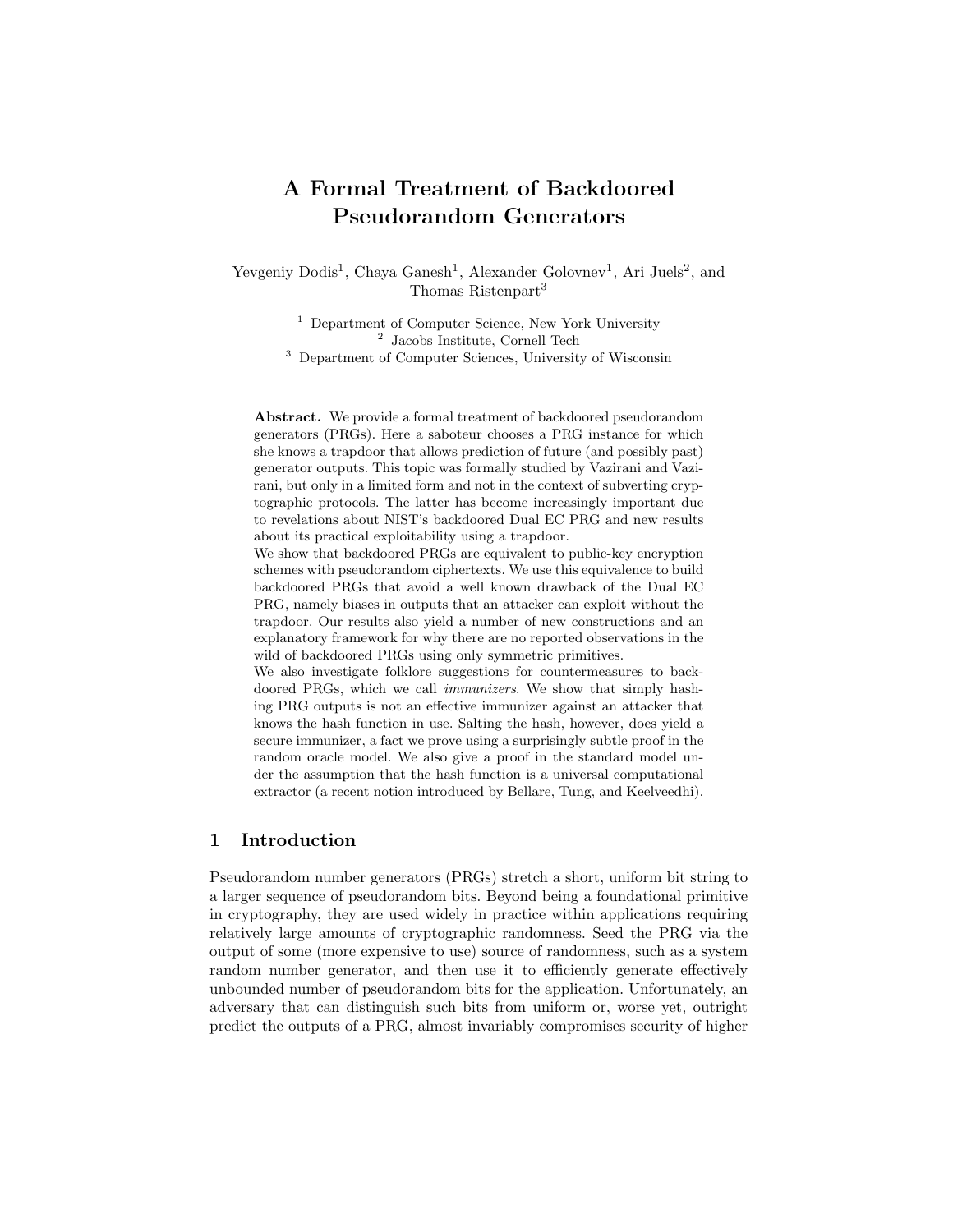level applications. This fragility in the face of poor pseudorandom sources is borne out by a long history of vulnerabilities [\[7,](#page-23-0) [8,](#page-23-1) [14,](#page-23-2) [16,](#page-23-3) [17,](#page-23-4) [22,](#page-24-0) [24,](#page-24-1) [33\]](#page-24-2).

Perhaps it is no coincidence, then, that PRGs have also been a target for backdoors. As far back as 1983, Vazirani and Vazirani [\[30,](#page-24-3) [31\]](#page-24-4) introduce the notion of trapdoored PRGs and show the Blum-Blum-Shub PRG is one [\[10\]](#page-23-5). Their purpose was not for sabotaging systems, however, but instead they used the property constructively in a higher level protocol. The best known example of potential sabotage is the backdoored NIST Dual EC PRG [\[23\]](#page-24-5). It is parameterized by two elliptic curve points; call them  $P$  and  $Q$ . The entity that selects these points can trivially know  $d = \text{dlog}_Q P$ , and armed with d any attacker can from an output of the PRG predict all future outputs. This algorithm and the proposed use of it as a way of performing key escrow was detailed at length in a patent by Brown and Vanstone [\[11\]](#page-23-6). The possibility of the Dual EC PRG having been standardized so as to include a backdoor was first discussed publicly by Shumow and Ferguson [\[27\]](#page-24-6). More recent are allegations that the United States government did in fact retain trapdoor information for the  $P$  and  $Q$  constants mandated by the NIST standard. The practical implications of this backdoor, should those constants be available, were recently explored experimentally by Checkoway et al. [\[13\]](#page-23-7): they quantified how saboteurs might decrypt TLS sessions using the trapdoor information and sufficient computational resources.

Given the importance of backdoored PRGs (and protecting against them), we find it striking that there has been, thus far, no formal treatment of the topic of maliciously backdoored PRGs. We rectify this, giving appropriate notions for backdoored PRGs (building off of [\[30\]](#page-24-3)) that not only capture Dual EC, but allow us to explore other possible avenues by which a backdoored PRG might be designed, the relationships between this primitive and others, and the efficacy of potential countermeasures against backdoors. We provide an overview of each set of contributions in turn.

Backdoored PRGs. We focus on families of PRGs, meaning that one assumes a parameter generation algorithm that outputs a public set of parameters that we will call, for reasons that will become clear shortly, a public key. A generation algorithm takes a public key, the current state of the generator, and yields a (hopefully) pseudorandom output, as well as a new state. This is standard. A backdoored PRG, on the other hand, has a parameter generation algorithm that additionally outputs a trapdoor value that we will also call a secret key. A backdoored PRG should provide, to any party that has just the public key, a sequence of bits that are indistinguishable from random. To a party with the secret key these bits may be easily distinguishable or, better yet from the attacker's perspective, predictable with some reasonable success probability.

As an example, the generation algorithm for backdoored Dual EC picks a fixed group element  $Q$ , a random exponent  $d$ , and outputs as public key the pair  $P = Q<sup>d</sup>$  and Q. The secret key is d. (We use multiplicative notation for simplicity.) Generation works by taking as input an initial, random state s, and then computing  $s' = P^s$  as the next state. An output is computed as all but the last 16 bits of  $Q^{s'}$ . (We ignore here for simplicity the possible use of additional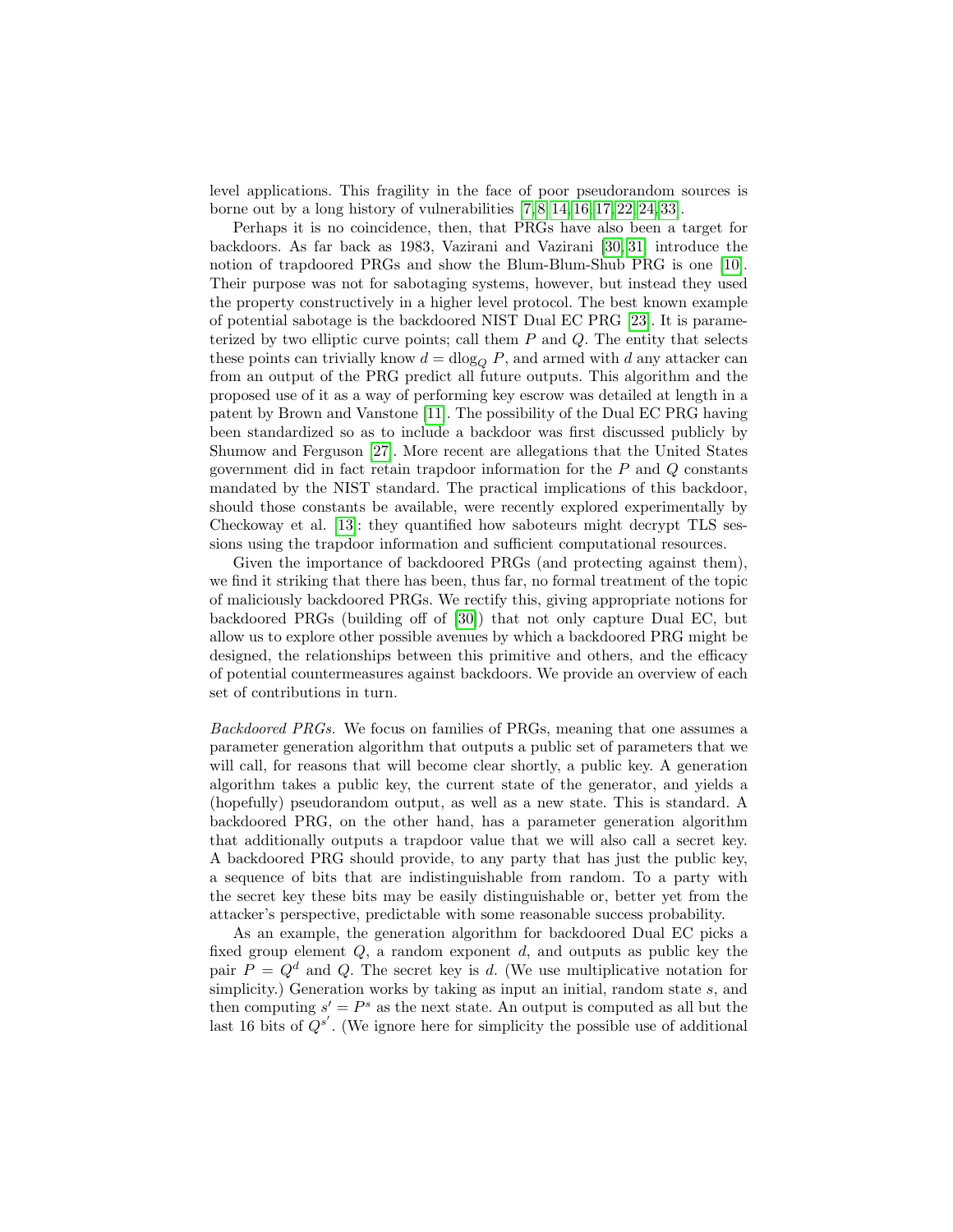input.) An attacker that knows d can guess the unknown 16 bits of  $Q^{s'}$  and compute  $P^{s'}$ , the value which defines the next output as well as all future states. In practice applications allow the attacker to check guesses against future PRG outputs, allowing exact discovery of the future state (c.f., [\[13\]](#page-23-7)).

The Dual EC PRG does not provide outputs that are provably indistinguishable from random bits, and in fact some analysis has shown that despite dropping the low 16 bits, abusable biases remain [\[25\]](#page-24-7). A natural question is whether one can build a similarly backdoored PRG but which is provably secure as a PRG?

We answer this in the positive. To do so, we first show a more general result: the equivalence of pseudorandom public-key encryption (PKE) and backdoored PRGs whose outputs are pseudorandom (to those without the trapdoor). Pseudorandom PKE schemes have ciphertexts that are indistinguishable from random bits. Constructions from elliptic curves include Möller's [\[21\]](#page-24-8) and the more recent Elligator proposal [\[9\]](#page-23-8) and its variants [\[2,](#page-23-9) [29\]](#page-24-9). Another approach to achieve pseudorandom bits is via public-key steganography [\[3,](#page-23-10)[12,](#page-23-11)[32,](#page-24-10)[36\]](#page-24-11). We give a black-box construction of backdoored PRGs from any pseudorandom PKE. To complete the equivalence we show how any secure backdoored PRG can be used to build pseudorandom PKE scheme. The latter requires using an amplification result due to Holenstein [\[18\]](#page-24-12).

We also show how a saboteur can get by with key encapsulation mechanisms that have pseudorandom ciphertexts (which are simpler than regular PKE). A KEM encapsulate algorithm takes as input randomness and a public key, and outputs a ciphertext and a one-time-use secret key. We use this algorithm directly as a generator for a backdoored PRG: the ciphertext is the output and the session key is the next state. The secret key for decapsulation reveals the next state. Seen in this light, the Dual EC PRG is, modulo the bit truncations, an instantiation of our generic KEM construction using the ElGamal KEM.

The types of backdoored PRGs discussed thus far only allow use of a trapdoor to predict future states. We formalize another type of backdoored PRG which requires the attacker to be able to determine any output (as chosen at random from a sequence of outputs) using another output (again chosen at random from the same sequence). Such "random access" could be useful to attackers that want to predict previous outputs from future ones, for example.

Immunization countermeasures. So far we have formalized the problem and discussed improved backdoored PRGs. We now turn to countermeasures, a topic of interest given the reduced trust in PRGs engendered by the possibility of backdooring. While the best countermeasure would be to use only trusted PRGs, this may not be possible in all circumstances. For example, existing proprietary software or hardware modules may not be easily changed, or PRG choices may be mandated by standards, as in the case of FIPS. Another oft-suggested route, therefore, is to efficiently post-process the output of a PRG in order to prevent exploitation of the backdoor. We call such a post-processing strategy an immunizer.

A clear candidate for an immunizer is a cryptographic hash function, such as SHA-256 (or SHA-3). A natural assumption is that hashing the output of a PRG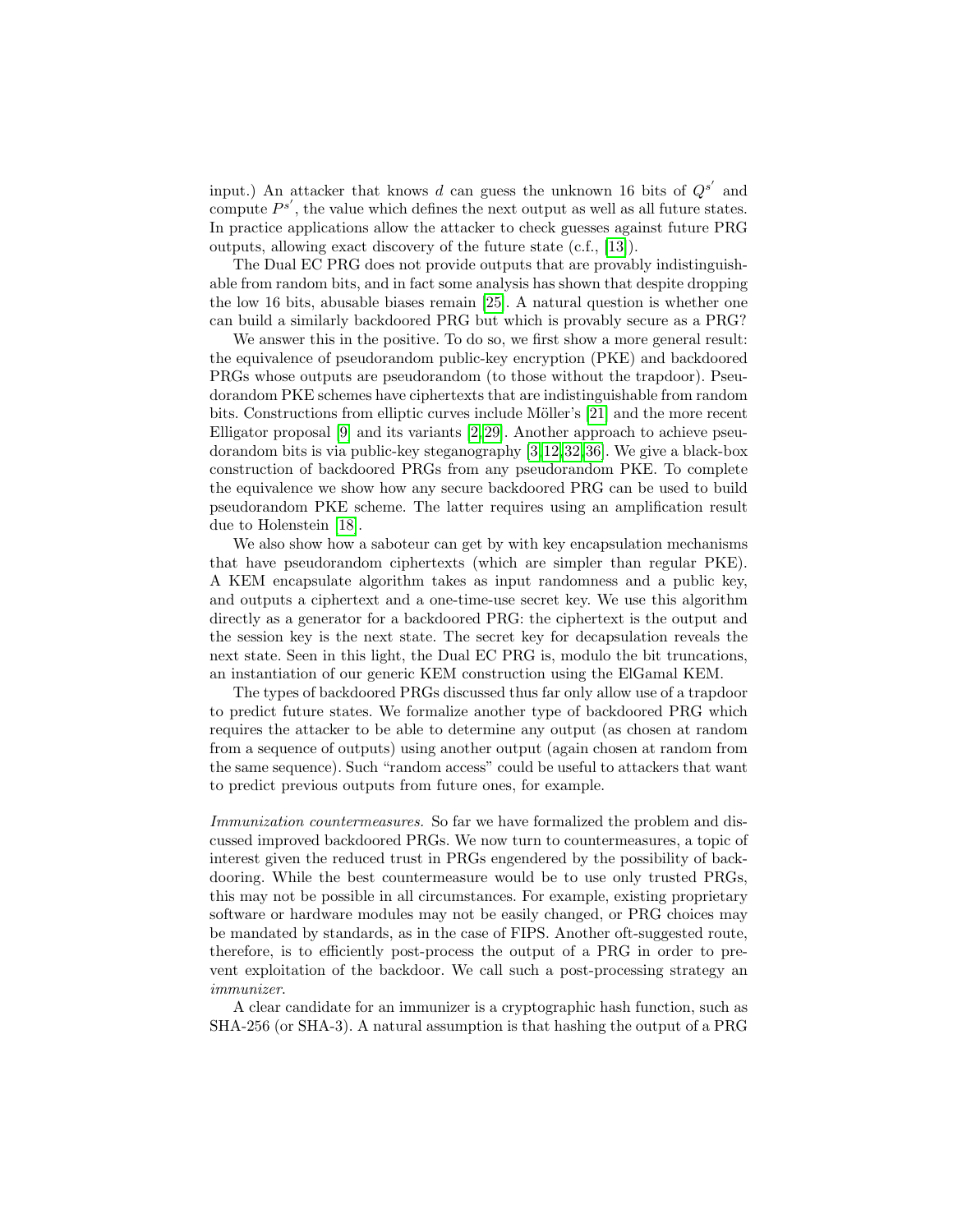will provide security even when the attacker knows the trapdoor, as the hash will hide the data the attacker might use to break PRG security. (This assumption presumes that SHA-256 is itself not backdoored; we have no evidence otherwise, although see [\[1\]](#page-23-12).) Another, similar idea is to truncate a large number of the output bits.

We show that successful immunization is, perhaps surprisingly, more subtle than naïve approaches like this would suggest. We show that, a saboteur that knows the immunizer strategy ahead of time can build a backdoored PRG that bypasses the immunizer. We refer to this setting as the public immunizer security model, as both the PRG designer and the backdoor exploiter know the exact immunizer function. We show that for *any* such immunizer, the attacker can leak secret state bit-by-bit. Hence, this is true even when hashing and truncating, and even when modeling the hash function as a random oracle (RO).

This observation suggests that a the designer of a secure PRG should not have exact knowledge of the immunizer. We introduce two further security models for immunizers. In the semi-private model, the immunizer can use randomness unknown to the PRG designer, but which is revealed to the backdoor exploiter. In the private model, the randomness is never revealed to the saboteur. Constructing provably strong immunizers is straightforward in this last model, but not necessarily practical ones.

For semi-private immunizers, one can prevent basic immunizer-bypassing attacks against hashing (such as we describe below) by using the immunizer's randomness as a salt for the hash. While this immunization strategy thwarts such attacks, proving that it is secure — meaning that its outputs are provably indistinguishable from random bits even for an attacker that has the trapdoor secret of the original backdoored RNG and the immunization salt  $-$  is surprisingly tricky. One would like to argue that since the PRG must be indistinguishable from random to attackers without the secret trapdoor, then they must have high entropy, and hence hashing with a salt can extract uniform bits from these unpredictable outputs. However, the distinguisher here *does* know the trapdoor, and thus we cannot directly use the assumed backdoored PRG's security against distinguishers who do not know the trapdoor. Giving an analysis in the RO model (ROM), we overcome this hurdle by exploiting the fact that, to achieve standard PRG security (no trapdoor available) across multiple invocations with fresh seeds, the backdoored PRG must have low collision probability of outputs. We can in turn use the collision probability as a bound on the predictability of outputs by an adversary, and thereby prove the security of the hashed outputs. We also extend this result to work in the standard model assuming only that the hash function is a universal computational extractor (UCE) [\[4\]](#page-23-13).

Further related work. As already mentioned, Vazirani and Vazirani [\[30,](#page-24-3) [31\]](#page-24-4) introduce the notion of trapdoored generators and use them constructively in protocol design. We build on their notion, but require stronger security in normal operation (indistinguishability from random bits). We also generalize to other trapdoor exploitation models, and study broader connections and countermeasures. Their trapdoor PRG using Blum-Blum-Shub can be recast to work as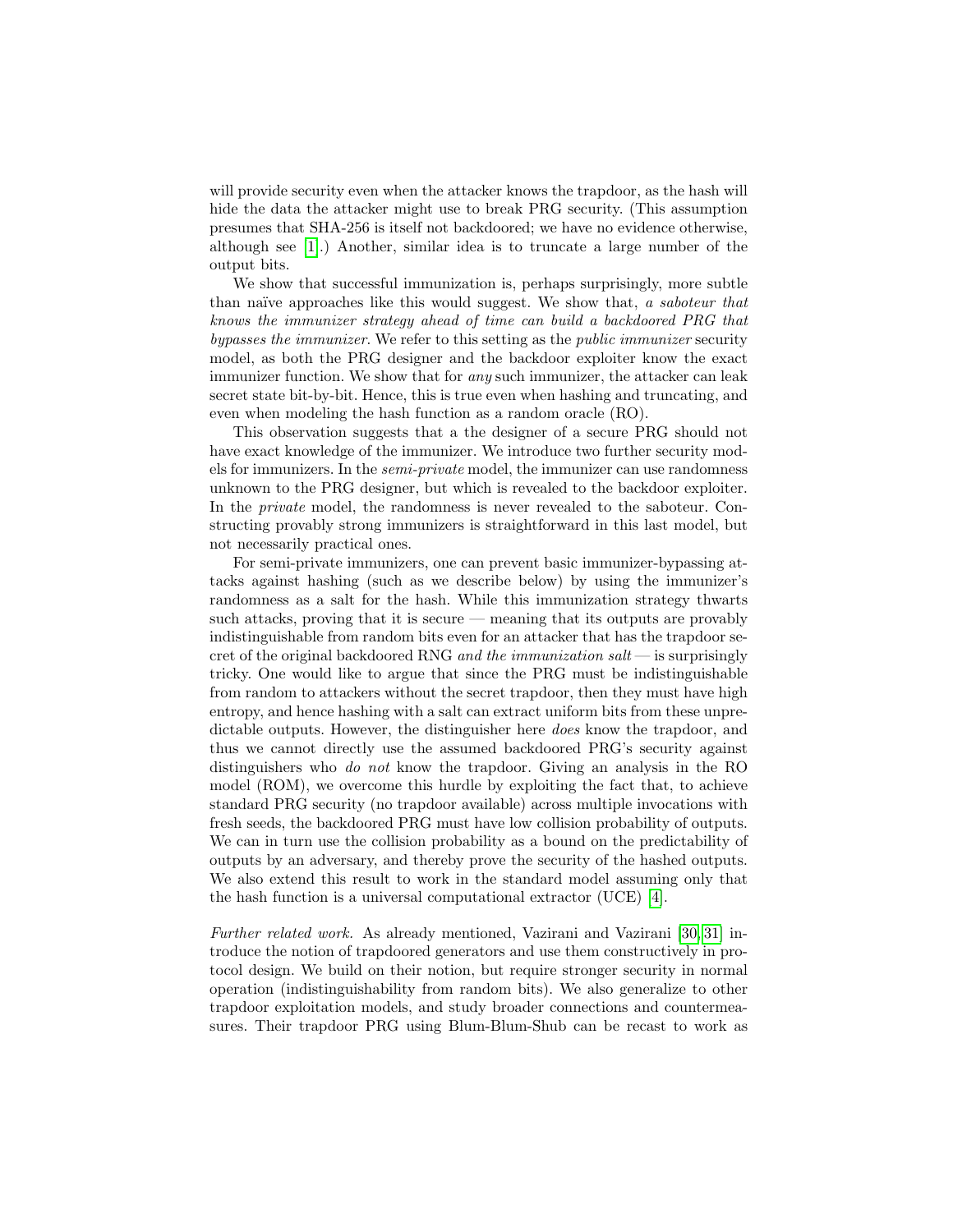a backdoored PRG using our KEM-style framework (the generated parity bits being the next state and the final squaring of the seed being the generator output). This approach does produce an unbounded number of bits, however, as no further bits can be produced once the final squaring is output.

Young and Yung studied what they called kleptography: subversion of cryptosystems by modifying encryption algorithms in order to leak information subliminally [\[34–](#page-24-13)[36\]](#page-24-11). Juels and Guajardo [\[20\]](#page-24-14) propose an immunization scheme for kleptographic key-generation protocols that involves publicly-verifiable injection of private randomness by a trusted entity. More recent work by Bellare, Paterson, and Rogaway [\[5\]](#page-23-14) treats a special case of Young and Yung's setting for symmetric encryption. We treat a different case, that of PRGs, that has not yet been extensively treated (but our general setting is the same).

Goh et al. [\[15\]](#page-23-15) investigate how to modify TLS or SSH implementations in order to leak session keys to network attackers that know a trapdoor. One could use a backdoored PRG to accomplish this; indeed this was seemingly the intent behind use of Dual EC in TLS [\[13\]](#page-23-7). However, their work does not try to subvert PRGs.

Some of our results, in particular the backdoored PRG that foils public immunizers, use channels that can be viewed as subliminal in the sense introduced by Simmons [\[28\]](#page-24-15). Our technique is also reminiscent of the one used to build secret-key steganography [\[19\]](#page-24-16).

# 2 Models and Definitions

*Notation*. We denote the set of all binary strings of length n by  $\{0,1\}^n$ , and the set of all binary strings  $\{0,1\}^* = \bigcup_{i=0}^{\infty} \{0,1\}^i$ . We denote the concatenation of two bit strings  $s_1$  and  $s_2$  by  $s_1||s_2$ . We use lsb and lsb<sub>2</sub> to mean the last bit and the last two bits of a bit string, respectively. We denote by  $R^{\gg 1}$  and  $R^{\gg 2}$  the bit strings obtained by one and two right shifts of R, respectively.

An algorithm is a function mapping inputs from some domain to outputs in some range. For non-empty sets  $\mathcal{X}, \mathcal{Y}, \mathcal{Z}$ , we denote the composition of algorithms  $F: \mathcal{X} \to \mathcal{Y}$  and  $G: \mathcal{Y} \to \mathcal{Z}$  by  $F \circ G$ , i.e.  $(F \circ G)(s) = F(G(s))$ . A randomized algorithm is an algorithm with a designated bit-string input (always the last) called the coins. We write  $F(x; r)$  to denote the output resulting from running F on input x and coins r. We write  $y \leftarrow F(x; r)$  to assign y that value. We will write  $F(x)$  when the coins are understood from context and write  $y \leftarrow s F(x)$  to denote picking a fresh r appropriately and running  $F(x; r)$ . We assume r is always of some sufficient length that we leave implicit. For brevity, we often introduce algorithms without their domain and range when these are clear from context.

The running time of an algorithm is the worst-case number of steps to compute it in an abstract model of computation with unit basic operation costs. In most cases the implementation will be clear, and we will clarify when not; our results extend in straightforward ways to finer-grained models of computation.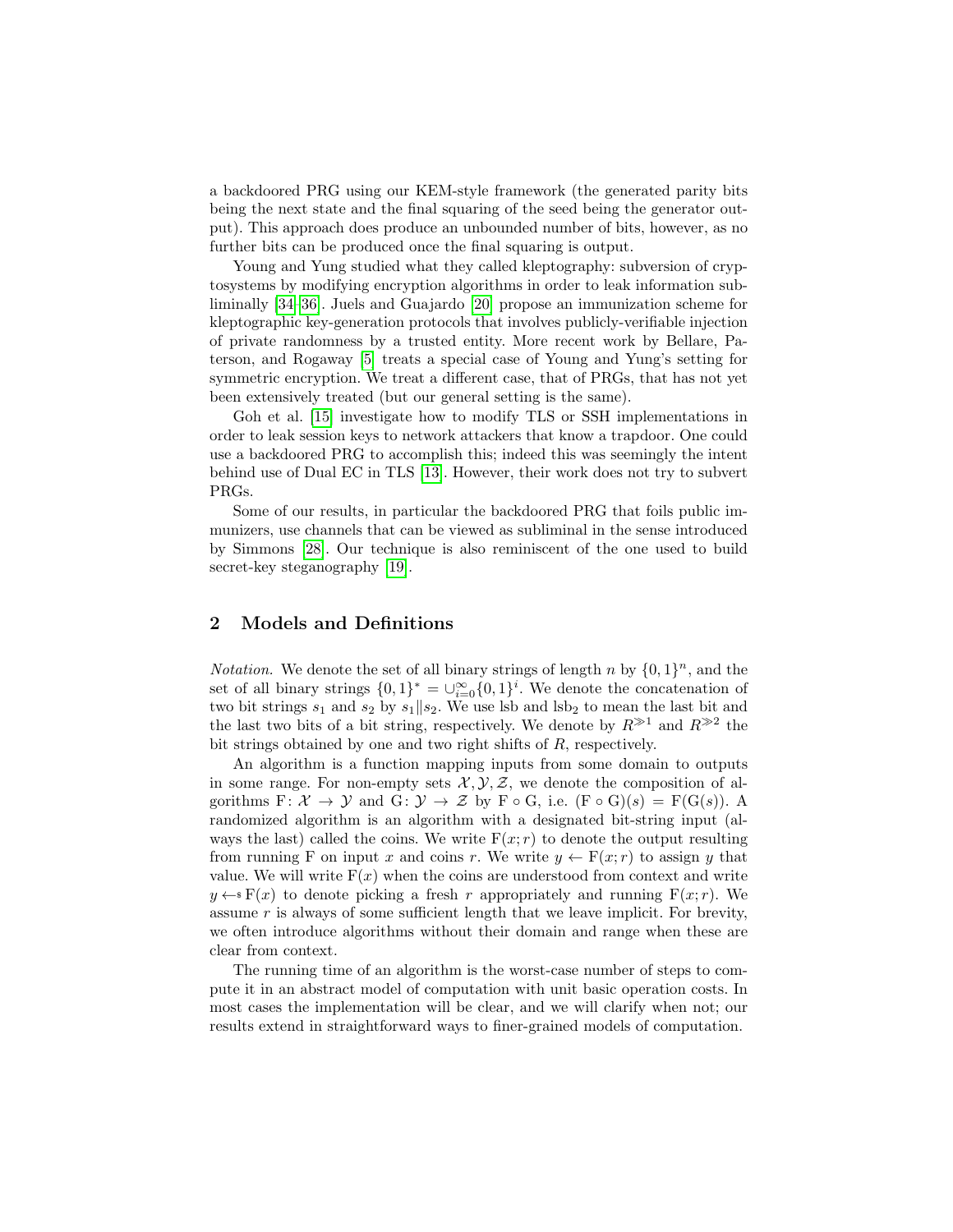We write  $x \leftarrow s \mathcal{X}$  to denote sampling a value x uniformly from a set X. We use the same notation for non-uniform distributions, and in such cases specify the distribution. We let  $\mathcal{U}_n$  denote the uniform distribution over  $\{0,1\}^n$  and  $\mathcal{U}_n^q$  the uniform distribution over  $\mathcal{U}_n \times \cdots \times \mathcal{U}_n$  (q repeats of  $\mathcal{U}_n$ ). For ease of notation, we abbreviate  $\mathcal{U}_n$  to  $\mathcal{U}$  when the length n is clear from context. Applying an algorithm (or other function) to a distribution, e.g.,  $F(x; U)$ , denotes the implied distribution over outputs.

PRFs, PRPs, and Encryption. We recall a number of standard cryptographic primitives.

Definition 1 (Computational Indistinguishability). Two distributions X and Y are called  $(t, \varepsilon)$ -computationally indistinguishable *(denoted by*  $CD_t(X, Y) \leq \varepsilon$ ) if for any algorithm D running in time t,  $\Pr[D(X) =$  $1$ ] –  $Pr[D(Y) = 1] \leq \varepsilon$ .

Definition 2 (Pseudorandom Function). A family of algorithms  $\{F_{sk}: \{0,1\}^m \rightarrow \{0,1\}^n \mid sk \in \{0,1\}^k\}$  is called a family of  $(t, q, \delta)$ -pseudorandom functions if  $\text{Adv}_{\text{F}}^{\text{PRF}}$   $\hat{\triangle}$   $\text{max}_{\text{D}} \text{Adv}_{\text{F}}^{\text{PRF}}(\text{D})$   $\hat{\triangle}$  $\max_D(2 | \Pr[\mathcal{G}_F^{\mathrm{PRF}}(D) \Rightarrow \mathsf{true}] - \frac{1}{2}|) \leq \delta$  where the maximum is taken over all algorithms D running in time t and making up to q queries to the oracle  $\mathcal O$  (the game  $\mathcal G_F^{\rm PRF}(\mathrm D)$  is shown in Fig. [1\)](#page-6-0). Function  $\mathcal F$  in Fig. [1](#page-6-0) is a uniformly selected random function  $\mathcal{F} \colon \{0,1\}^m \to \{0,1\}^n$ .

Definition 3 (Pseudorandom Permutation). A family of functions  $\{f_{\text{seed}}: \{0,1\}^n \to \{0,1\}^n \mid \text{seed} \in \{0,1\}^{\ell}\}\$  is called a  $(t, q, \varepsilon)$ -pseudorandom permutation if it is a  $(t, q, \varepsilon)$ -pseudorandom function and f<sub>seed</sub> is a permutation for every seed  $\in \{0,1\}^{\ell}$ .

Conventional public-key encryption (PKE) schemes meet semantic security style notions, meaning no partial information about plaintexts is leaked. Many traditional ones additionaly are such that ciphertexts are indistinguishable from uniformly chosen group elements (e.g., ElGamal). We use something slightly different still: public-key encryption (PKE) with pseudorandom ciphertexts. These schemes have ciphertexts that are indistinguishable from random bit strings (of appropriate length). Both theoretical and practical constructions of such public key encryption schemes were shown in [\[3,](#page-23-10) [12,](#page-23-11) [32\]](#page-24-10). Constructions from elliptic curves include [\[21\]](#page-24-8) and [\[9\]](#page-23-8).

Definition 4 (IND\$-CPA Public Key Encryption). A triple  $(K, Enc_{pk}, Dec_{sk}),$  where  $K \to \{0, 1\}^p \times \{0, 1\}^k, pk \in \{0, 1\}^p, Enc_{pk}: \{0, 1\}^m \times$  ${0,1}^{\rho} \rightarrow {0,1}^n, sk \in {0,1}^k, \text{Dec}_{sk}: {0,1}^n \rightarrow {0,1}^m \text{ is called a }$  $(t, q, \delta)$  – IND\$-CPA public key encryption scheme if

- $\Pr[\text{Dec}_{sk}(\text{Enc}_{pk}(s; \alpha)) = s] = 1, \text{ where } s \leftarrow \{0, 1\}^m, (pk, sk) \leftarrow K, \alpha \leftarrow$  ${0,1}^{\rho},$
- $-$  Adv ${}_{\rm K,Enc}^{\rm CPA}$ (D)  $\triangleq 2$  | Pr $[G_{\rm K,Enc}^{\rm CPA}(D) \Rightarrow$  true] $-\frac{1}{2}$ | ≤ δ for any algorithm D running in time t and making up to q queries to the oracle  $\mathcal{O}$ . (The game  $\mathcal{G}^{\text{CPA}}_{\text{K,Enc}}(D)$ CPA is defined in Fig. [2,](#page-6-1) the function  $R$  outputs a uniformly selected output of length n.)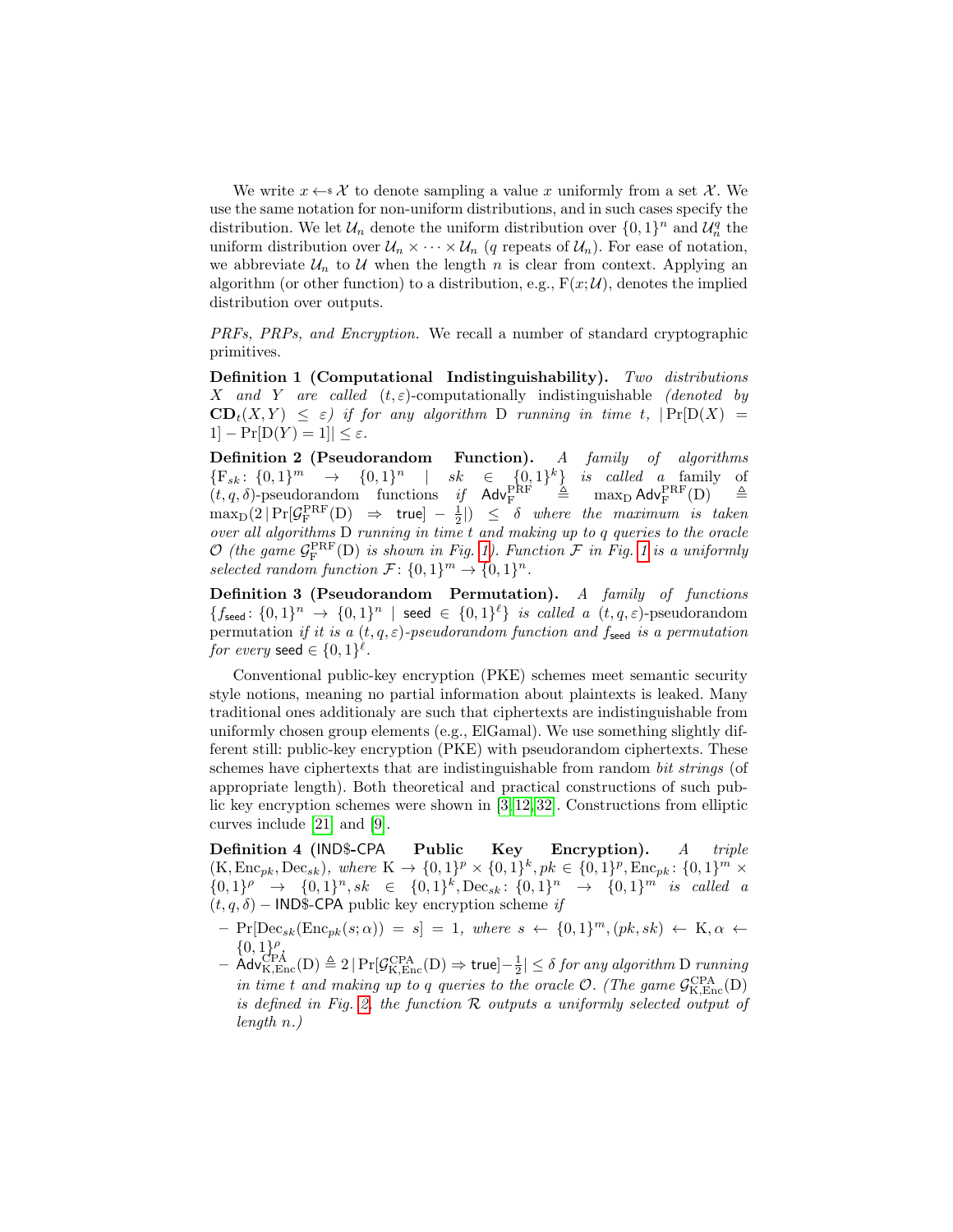

<span id="page-6-1"></span><span id="page-6-0"></span>Pseudorandom generators. A pseudorandom generator (PRG) is a pair of algorithms (K, G). The parameter generation algorithm K takes input coins and outputs a pair  $(pk, sk)$ , called the public key and secret or private key (or trapdoor). Traditionally, a PRG has no trapdoor, and  $pk$  would be referred to as the public parameter. Our notation of public / private keys is for consistency with the next section; for an ordinary PRG, sk may be taken as null. We assume that sk uniquely determines  $pk$ . A public key  $pk$  designates a family of algorithms denoted by G. Each algorithm  $G_{pk}: \mathcal{S} \to \{0,1\}^n \times \mathcal{S}$  maps an input called the state to an *n*-bit output and a new state. We drop the subscript  $pk$  where it is clear from context. We refer to  $S$  as the state space; it will often simply be bit strings of some length. We will always specify a distribution over  $S$  that specifies the selection of an initial state, written  $s \leftarrow s \mathcal{S}$ , for the PRG. For any integer  $q \geq 1$ , we let out<sup>q</sup>(G, s) for  $s \in S$  denote the sequence of bit strings  $(r_1, r_2, \ldots, r_q)$  output by running  $(r_1, s_1) \leftarrow G(s)$ , then  $(r_2, s_2) \leftarrow G(s_1)$ , and so on. By state  $q(G, s)$  we denote the sequence of states  $(s_1, s_2, \ldots, s_q)$ . A PRG is secure when no adversary can distinguish between its outputs and random bits.

**Definition 5 (PRG security).** A PRG (K, G) is a  $(t, q, \delta)$ -secure PRG if for  $pk \leftarrow K$ ,  $CD_t((pk, \text{out}^q(G_{pk}, \mathcal{U})), \mathcal{U}) \leq \delta$ .

This definition does not capture forward-secrecy, meaning that past outputs should be indistinguishable from random bits even if the current state is revealed. In all the PRG constructions that follow, we point out which of the results satisfy the forward-security notion and which are forward-insecure.

## 3 Backdoored Pseudorandom Generators

A backdoored pseudorandom generator (BPRG) is a triple of algorithms  $(K, G, A)$ . The pair  $(K, G)$  is a PRG, as per the definition in the last section. The third algorithm A we call the adversary, although it is in fact co-designed with the rest of the scheme. It uses the trapdoor output by K to violate security of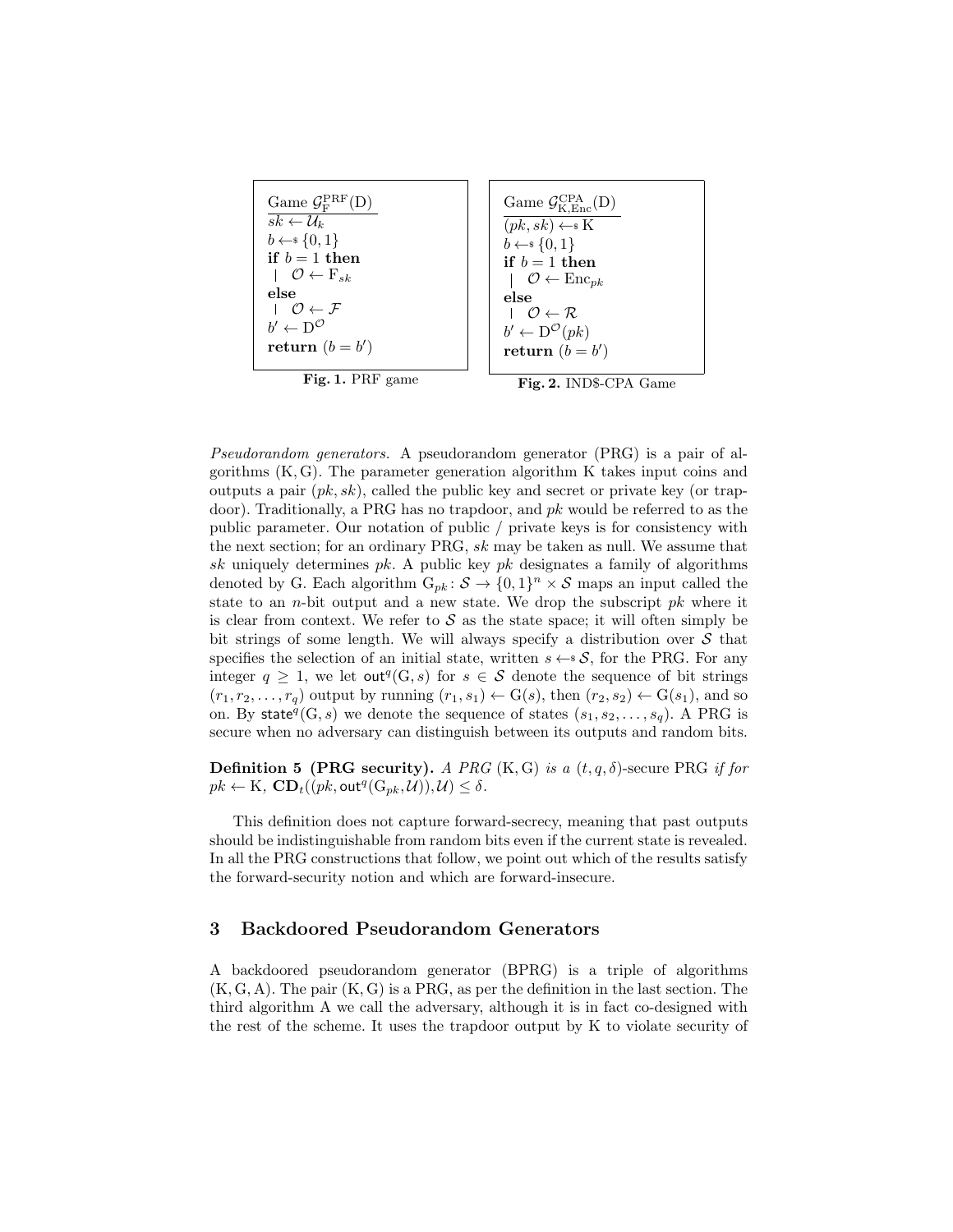| Game $\mathcal{G}_{\text{dist}}^{\text{BPRG}}(K, G, A)$     | Game $\mathcal{G}_{\text{next}}^{\text{BPRG}}(K, G, A)$                                                       | Game $\mathcal{G}^{\text{BPRG}}_{\text{rseek}}(K, G, A, i, j)$ |
|-------------------------------------------------------------|---------------------------------------------------------------------------------------------------------------|----------------------------------------------------------------|
| $(pk, sk) \leftarrow k$                                     | $(pk, sk) \leftarrow k$                                                                                       | $(pk, sk) \leftarrow k$                                        |
| $s \leftarrow s S$                                          | $s \leftarrow s S$                                                                                            | $s \leftarrow s S$                                             |
| $r_1^0, \ldots, r_q^0 \leftarrow \textsf{out}^q(G_{pk}, s)$ | $r_1,\ldots,r_q \leftarrow \textsf{out}^q(G_{pk},s) \quad r_1,\ldots,r_q \leftarrow \textsf{out}^q(G_{pk},s)$ |                                                                |
| $r_1^1, \ldots, r_a^1 \leftarrow \mathcal{U}_n^q$           | $s_1, \ldots, s_q \leftarrow s$ state <sup>q</sup> $(G_{pk}, s)$ $r'_j \leftarrow s A(sk, i, j, r_i)$         |                                                                |
| $b \leftarrow \{0, 1\}$                                     | $s'_q \leftarrow \mathbf{A}(sk, r_1, \dots, r_q)$ return $(r_j = r'_j)$                                       |                                                                |
| $b' \leftarrow A(sk, r_1^b, \ldots, r_q^b)$                 | return $(s'_q = s_q)$                                                                                         |                                                                |
| return $(b = b')$                                           |                                                                                                               |                                                                |

<span id="page-7-0"></span>Fig. 3. Security games defining success of trapdoor-equipped adversaries.

the PRG in one of several potential ways. We give games defining these distinct ways of violating security in Figure [3.](#page-7-0)

The first game is identical to the standard PRG definition except that the adversary here gets the trapdoor. The second tasks A with recovering the current state, given the trapdoor and a sequence of outputs. This is, by definition, sufficient information to produce all future outputs of  $G_{pk}$ . The last tasks A with predicting the full output of some state  $j$  given the trapdoor and the output for i.

**Definition 6 (Backdoored PRG).** A triple  $(K, G, A)$  is called a  $(t, q, \delta, (\mathcal{G}_{type}, \epsilon))$ -backdoored PRG for type  $\in$  {dist, next, rseek} if  $(K, G)$  is a  $(t, q, \delta)$ -secure PRG and Adv<sub>type</sub>  $(K, G, A) \geq \varepsilon$ , where

$$
\begin{aligned}\n\mathsf{Adv}_{\mathsf{dist}}^{\mathsf{BPRG}}(\mathbf{K}, \mathbf{G}, \mathbf{A}) &\triangleq 2 \cdot \left| \Pr[\mathcal{G}_{\mathsf{dist}}^{\mathsf{BPRG}}(\mathbf{K}, \mathbf{G}, \mathbf{A}) \Rightarrow \mathsf{true}] - \frac{1}{2} \right|, \\
\mathsf{Adv}_{\mathsf{next}}^{\mathsf{BPRG}}(\mathbf{K}, \mathbf{G}, \mathbf{A}) &\triangleq \Pr[\mathcal{G}_{\mathsf{next}}^{\mathsf{BPRG}}(\mathbf{K}, \mathbf{G}, \mathbf{A}) \Rightarrow \mathsf{true}], \text{ and} \\
\mathsf{Adv}_{\mathsf{resek}}^{\mathsf{BPRG}}(\mathbf{K}, \mathbf{G}, \mathbf{A}) &\triangleq \min_{1 \leq i, j \leq q} \Pr[\mathcal{G}_{\mathsf{resek}}^{\mathsf{BPRG}}(\mathbf{K}, \mathbf{G}, \mathbf{A}, i, j) \Rightarrow \mathsf{true}].\n\end{aligned}
$$

A  $\mathcal{G}_{\text{dist}}$ -BPRG is only interesting when  $\varepsilon \gg \delta$ , as otherwise the distinguisher without the trapdoor information can distinguish already with advantage  $\delta$ . For the other types, even if  $\varepsilon < \delta$  the definition is still meaningful.

A  $(t, q, \delta, (\mathcal{G}_{\text{next}}, \epsilon)$ -BPRG is (strictly) better for the saboteur than achieving a  $\mathcal{G}_{\text{dist}}$ -BPRG under the same parameters. The random seek notion is orthogonal; it may or may not be better depending on the situation. Our attacks and (looking ahead to later sections) defenses will be given according to the strongest definitions. That is when taking on the role of the sabotuer, we will build  $\mathcal{G}_{\text{next}}$ -BPRGs and/or  $\mathcal{G}_{\text{rseek}}$ -BPRGs with as efficient as possible A. When considering defenses against saboteurs by way of immunization, we will target showing that no efficient A can succeed in  $\mathcal{G}_{\text{dist}}$ .

Example: the Dual EC BPRG. As an example of a BPRG we turn to Dual EC. It uses an elliptic curve group  $\mathbb G$  with generator g. For consistency with later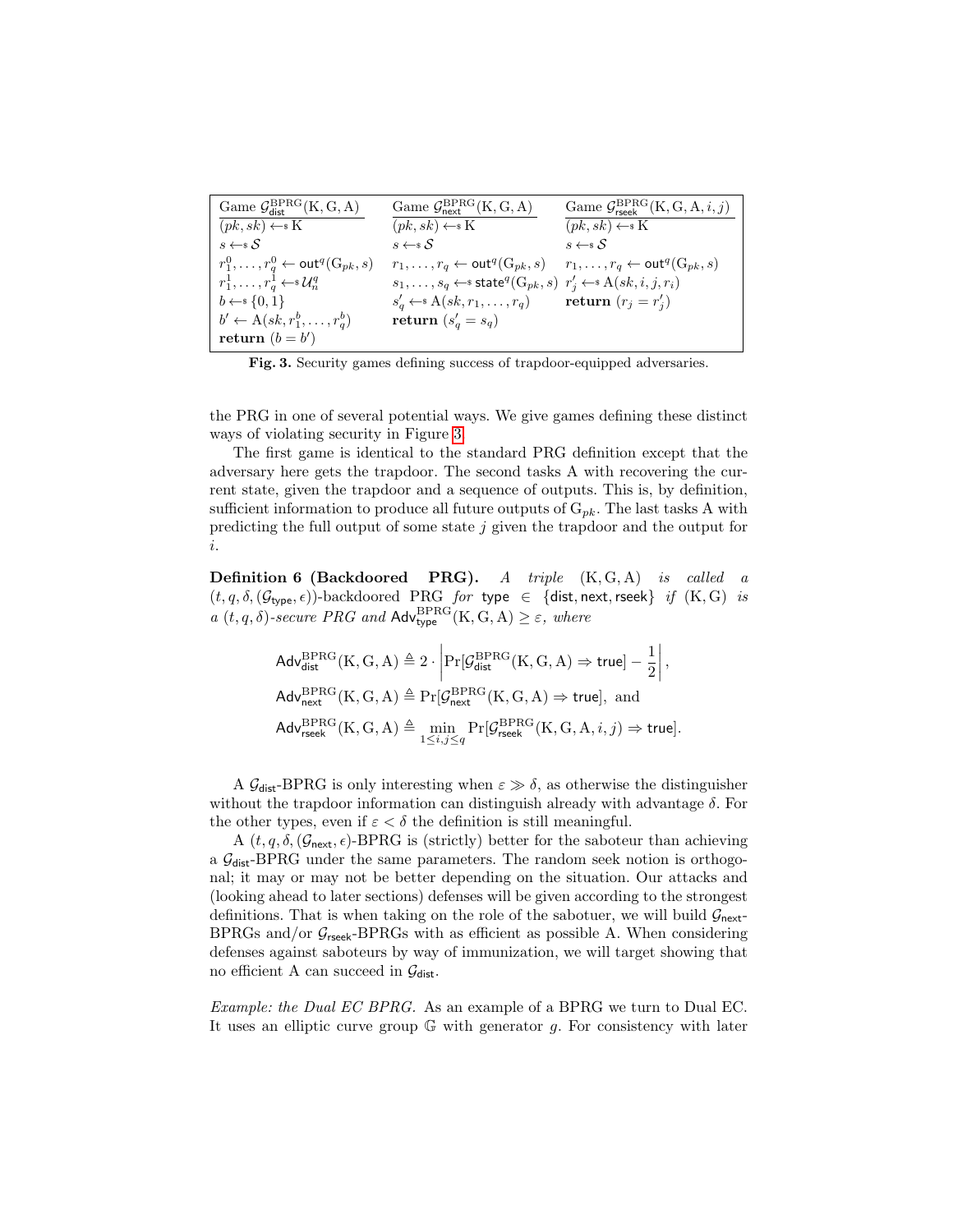sections, we use multiplicative notation for group operations. We also skip for simplicity some details about representation of elliptic curve points, these being unimportant for understanding the attack. For a more detailed description of the algorithm and backdoor see [\[13\]](#page-23-7).

Key generation K picks a random point  $Q \in \mathbb{G}$  and an exponent  $d \leftarrow \mathbb{Z}_{|\mathbb{G}|}$ . It computes  $P = Q^d$ . The public key is set to  $pk = (P, Q)$  and the secret is x. The state space is  $S = \mathbb{Z}_{|\mathbb{G}|}$ . On input a seed  $s_i \in S$ , the generation algorithm G computes  $s_{i+1} \leftarrow P^{s_i}$  and computes  $r_{i+1}$  as all but the last 16 bits of  $Q^{s_{i+1}}$ . The output is  $(r_{i+1}, s_{i+1})$ .

With knowledge of d and given two consecutive outputs  $r_1, r_2$  corresponding to states s,  $s_1$  we can give a  $\mathcal{G}_{\text{next}}$  adversary A that efficiently recovers  $s_2$ . Adversary A starts by computing from  $r_1$  a set of at most  $2^{16}$  possibilities for  $Q^{s_1}$ . Let these possibilities be  $X_1, \ldots, X_{2^{16}}$ . Then for each  $i \in [1..2^{16}]$ , the adversary checks whether  $Q^{X_i^d}$  has all but last 16 bits that match  $r_2$ . If so it outputs  $s_2 = X_i^d = Q^{s_1 d} = P^{s_1}$ . Note that while A cannot recover the generator's second state  $s_1$ , it can predict the generator's second output  $r_2$ , the third state  $s_2$ , and all subsequent states and outputs. Also A is relatively efficient, working in time about  $2^{16}$  operations.

As for basic PRG security without the trapdoor, a result due to Schoenmakers and Sidorenko  $[25]$  gives an attack working in time about  $2^{16}$  using a single output to achieve distinguishing advantage around 1/100. Thus, putting it all together, we have that Dual EC is a  $(t, q, \delta, (\mathcal{G}_{\text{next}}, 1))$ -BPRG for  $t \approx 2^{16}$ ,  $q > 2$ , and  $\delta \approx 1/100$ .

From a saboteur's perspective, that Dual EC doesn't achieve PRG security (against distinguishers without the trapdoor) seems a limitation. One can truncate more than 16 bits to achieve better security, but this would make A exponentially less efficient. In the next section we will show how a saboteur can construct a BPRG with strong PRG security and efficient state recovery.

## 4 Backdoored PRG Constructions

We start by simplifying and improving the Dual EC BPRG. Let  $G$  be a group and g a generator of G. Let K pick a random secret key  $x \leftarrow \mathbb{Z}_{|G|}$  and let  $pk \triangleq X = g^x$ . The PRG works simply as  $G(pk, s_i) = (r_{i+1}, s_{i+1}) = (g^{s_i}, X^{s_i})$ . A  $\mathcal{G}_{\text{next}}$  adversary can recover  $s_{i+1} = X^{s_i}$  by computing  $r_{i+1}$ <sup>x</sup>. For a G that is DDH secure and for which uniform group elements are indistinguishable from bit strings (e.g., [\[2,](#page-23-9) [9,](#page-23-8) [29\]](#page-24-9)), this construction can be proven  $\mathcal{G}_{\text{dist}}^{\text{PRG}}$  secure under the DDH assumption.

#### 4.1 Backdoored PRGs from Key Encapsulation

We in fact can generalize significantly by observing that the previous construction is actually using the ElGamal key encapsulation scheme (KEM) in a direct way.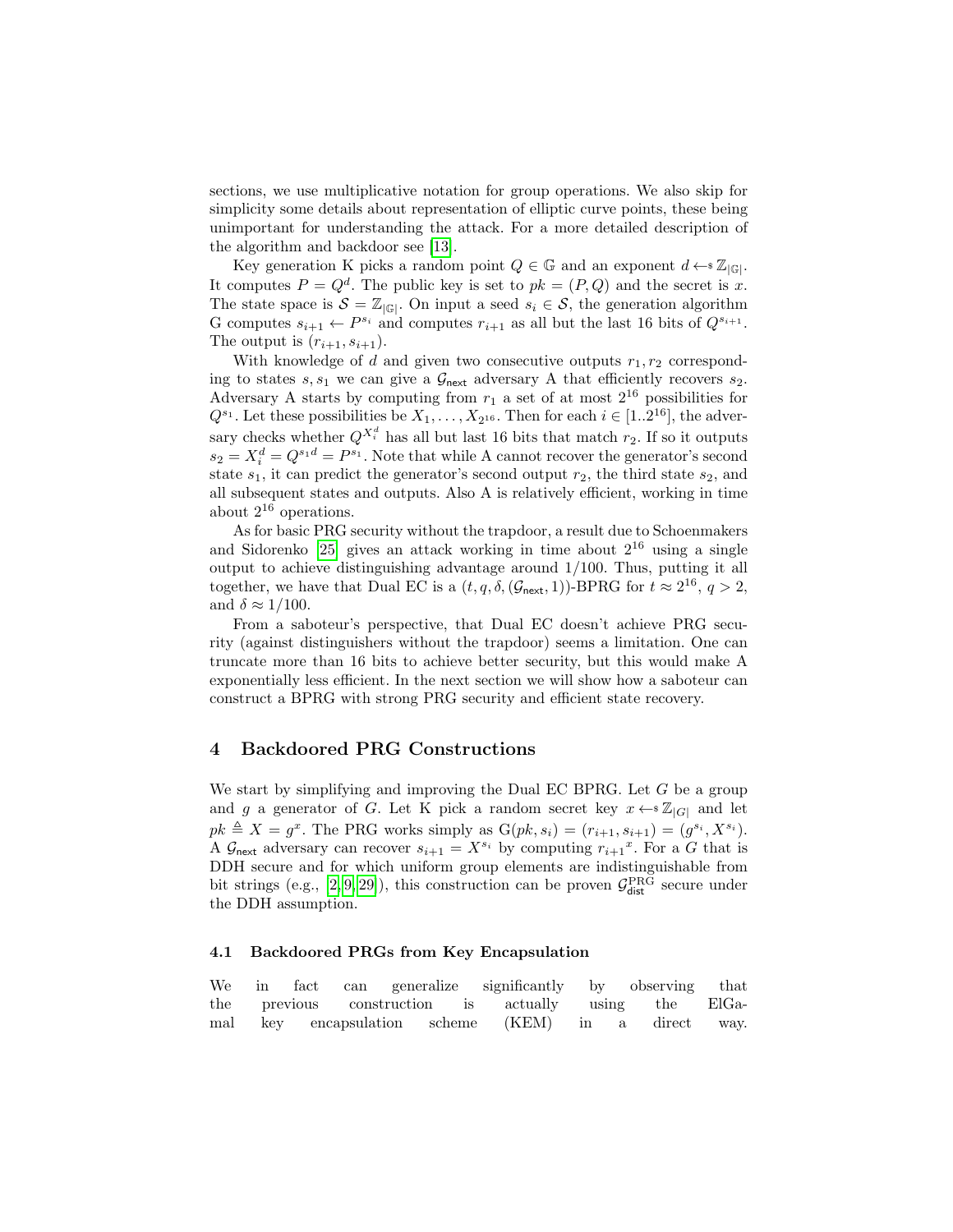| K'                                 | G'(pk, s)                                 | $A'(sk, r_1, \ldots, r_q)$            |
|------------------------------------|-------------------------------------------|---------------------------------------|
| $(pk, sk) \leftarrow s \text{Gen}$ | $(r', s') \leftarrow \text{Encap}(pk; s)$ | $s' \leftarrow \text{Decap}(sk, r_a)$ |
| return $(pk, sk)$                  | return $(r', s')$                         | return $s'$                           |

<span id="page-9-1"></span>Fig. 5. Backdoored PRG from a pseudorandom KEM.

Recall that a KEM scheme is a triple of algorithms KEM  $\Gamma = (\text{Gen}, \text{Encap}, \text{Decap})$ . The key generation outputs a public key / secret key pair  $(pk, sk) \leftarrow$  Gen. The encapsulation algorithm takes the public key, random coins  $r \in \{0,1\}^n$  for some *n* and outputs a ciphertext-key pair  $(c, K) \leftarrow \text{Encap}(pk; r)$ where  $K \in \{0,1\}^n$ . The decapsulation algorithm takes a secret key and ciphertext and outputs a key:  $Decap(sk, c) = K \in$  $\{0,1\}^n \cup \{\text{invalid}\}\$ . We require correctness, meaning that  $Decap(sk, c) = K$  for  $(c, K) =$  $\text{Encap}(pk; r)$  and for all  $pk, sk$  pairs generatable by Gen and all coin strings r.

$$
Game Dist_{KEM}^{\mathcal{D}}
$$
  
\n
$$
(pk, sk) \leftarrow s Gen
$$
  
\n
$$
r \leftarrow s \{0, 1\}^n
$$
  
\n
$$
(c_0, K_0) \leftarrow s \text{Encap}(pk; r)
$$
  
\n
$$
c_1 \leftarrow s \{0, 1\}^n
$$
  
\n
$$
K_1 \leftarrow s \{0, 1\}^n
$$
  
\n
$$
b \leftarrow s \{0, 1\}
$$
  
\n
$$
b' \leftarrow s \text{D}(pk, c_b, K_b)
$$
  
\nreturn 
$$
(b = b')
$$

<span id="page-9-0"></span>Fig. 4. Pseudorandom KEM security.

We give a variant of KEM security that requires ciphertexts to be pseudorandom:

the output of Encap is indistinguishable from a pair of random bit strings. See Figure [4.](#page-9-0) We define  $\mathsf{Adv}_{\mathsf{KEM}}^{\mathsf{Dist}}(\mathcal{D}) = 2 \left| \Pr[\mathsf{Dist}_{\mathsf{KEM}}^{\mathcal{D}} \Rightarrow \mathsf{true}] - \frac{1}{2} \right|$ . A KEM  $\Gamma$  is said to be a  $(t, \delta)$ -pseudorandom KEM if  $\mathsf{Adv}_{\Gamma}^{\mathsf{Dist}} := \max_{D} \mathsf{Adv}_{\Gamma}^{\mathsf{Dist}}(D) \leq \delta$ , where the maximum is taken over all algorithms  $D$  running in time  $t$ .

This is a strictly stronger security notion than the conventional one for KEMs [\[26\]](#page-24-17), which does not demand that ciphertexts have any particular appearance to attackers. This stronger pseudorandomness requirement was first introduced by Möller [\[21\]](#page-24-8). He gave an elliptic curve variant of ElGamal that provably meets it, and other KEM constructions can be built using [\[2,](#page-23-9) [9,](#page-23-8) [29\]](#page-24-9).

We have the following result showing that any pseudorandom KEM gives a  $\mathcal{G}_{\text{next}}$ -BPRG.

<span id="page-9-2"></span>**Proposition 1.** Let  $\Gamma = (\text{Gen}, \text{Encap}, \text{Decap})$  be a  $(t, \delta)$ -pseudorandom KEM. Then  $(K', G', A')$  defined in Fig. [5](#page-9-1) is a  $(t, q, q\delta, (\mathcal{G}_{\text{next}}, 1))$ -BPRG.

*Proof.* The correctness of the KEM gives that  $\mathsf{Adv}_{\mathsf{next}}^{\text{BPRG}}(K', G', A') = 1$  and that A' is efficient. We now prove (standard) PRG security against distinguishers without the trapdoor. To do so we use a hybrid argument, applying the pseudorandom KEM security q times. Let  $H_0$  be the  $\mathcal{G}_{\text{dist}}^{\text{PRG}}$  game with  $b = 0$  and  $H_q$  be  $\mathcal{G}_{\text{dist}}^{\text{PRG}}$  with  $b = 1$ . Let  $H_i$  for  $1 \leq i \leq q-1$  be the same as game  $H_{i-1}$ except that we replace the  $i<sup>th</sup>$  output of Encap with two independent, random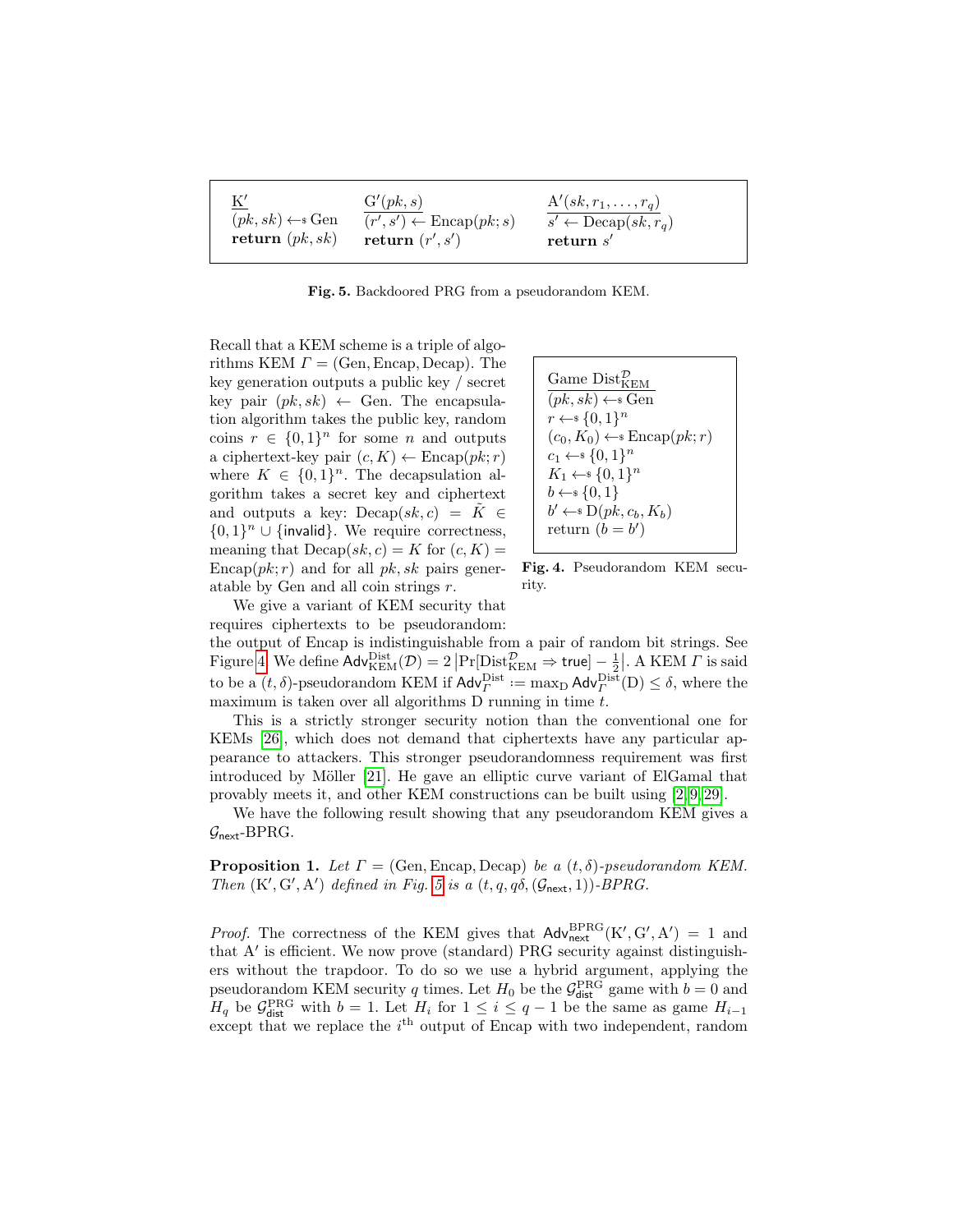bit strings. A straightforward reduction gives that  $CD_t(H_i, H_{i+1}) \leq \delta$ , and since we have q hybrids  $\mathsf{Adv}_{\mathsf{dist}}^{\text{PRG}}(K, G, D) \leq q\delta$  for any D running in time t.

#### 4.2 Random Seek Backdoored PRGs

We now show a prediction attack, where the prediction algorithm can seek to any output quickly. Given one output, we can predict any other, and the prediction can seek in both directions, that is predict previous outputs as well. In the construction shown, we use the lsb of a random string to make a decision, and we shift by one bit, so that the randomness used later is independent of the bit used for decision. We assume that the underlying PRG or PRF was used to get enough number of bits so that after the shift we have enough random bits for encryption.

**Proposition 2.** Let  $(K, Enc_{pk}, Dec_{sk})$  be a  $(t, q, \delta)$ -IND\$-CPA public key encryption scheme,  $F_{sk}$  be a  $(t, q, \delta)$ -pseudorandom function. Then  $(K', G', A')$  defined in Fig. [6](#page-10-0) is a  $(t, q, 3\delta, (\mathcal{G}_{\text{rseek}}, \frac{1}{4} - \delta))$ -backdoored pseudorandom generator.

| K'<br>$(pk, sk) \leftarrow K$<br>return $(pk, sk)$ | $G'(pk, (s_0, s_1, count))$<br>$\alpha \leftarrow F_{s_1}(\text{count})$<br>if $\text{lsb}(\alpha) = 0$ then<br>$r \leftarrow \text{Enc}_{pk}(s_0; \alpha^{\gg 1})$ | $A'(sk, i, j, r_i)$<br>if $(i = j)$ then<br>  return $r_i$<br>$s_0 \leftarrow \text{Dec}_{sk}(r_i)$ |
|----------------------------------------------------|---------------------------------------------------------------------------------------------------------------------------------------------------------------------|-----------------------------------------------------------------------------------------------------|
|                                                    | else<br>$\vert \quad r \leftarrow F_{s_0}(\text{count})$<br>count $\leftarrow$ count $+1$<br>return $(r, (s_0, s_1, \text{count}))$                                 | if $(s_0 = \perp)$ then<br>return 0<br>$r_i \leftarrow F_{s_0}(j)$<br>return $r_i$                  |

<span id="page-10-0"></span>Fig. 6. Random seek backdoored PRG

Proof.

$$
\mathsf{Adv}_{\mathsf{rseek}}^{\mathsf{BPRG}}(\mathsf{K}', \mathsf{G}', \mathsf{A}') = \Pr[r_j = r'_j] \ge \Pr[\mathrm{lsb}(\mathsf{F}_{s1}(i)) = 0 \land \mathrm{lsb}(\mathsf{F}_{s1}(j)) = 1] \ge \frac{1}{4} - \delta.
$$

From pseudorandomness of F's outputs

$$
\mathbf{CD}_{t}(\mathbf{F}_{s_0}(1),\ldots,\mathbf{F}_{s_0}(q),\mathcal{U}) \leq \delta, \mathbf{CD}_{t}(\mathbf{F}_{s_1}(1),\ldots,\mathbf{F}_{s_1}(q),\mathcal{U}) \leq \delta.
$$

Then  $CD_t((pk, s_0, Enc_{pk}(s_0; \alpha^{\geq 1})),(pk, s_0, \mathcal{U})) \leq 2\delta$  due to IND\$-CPA security. Thus,

$$
\mathbf{CD}_t((pk, \mathsf{out}^q(G'_{pk}, \mathcal{U})), \mathcal{U}) \leq 3\delta.
$$

 $\Box$ 

The distinguishing and predicting PRGs we discussed also satisfy the notion of forward security, whereas the  $G_{\text{rseek}}$  construction in Fig [6](#page-10-0) is forward-insecure.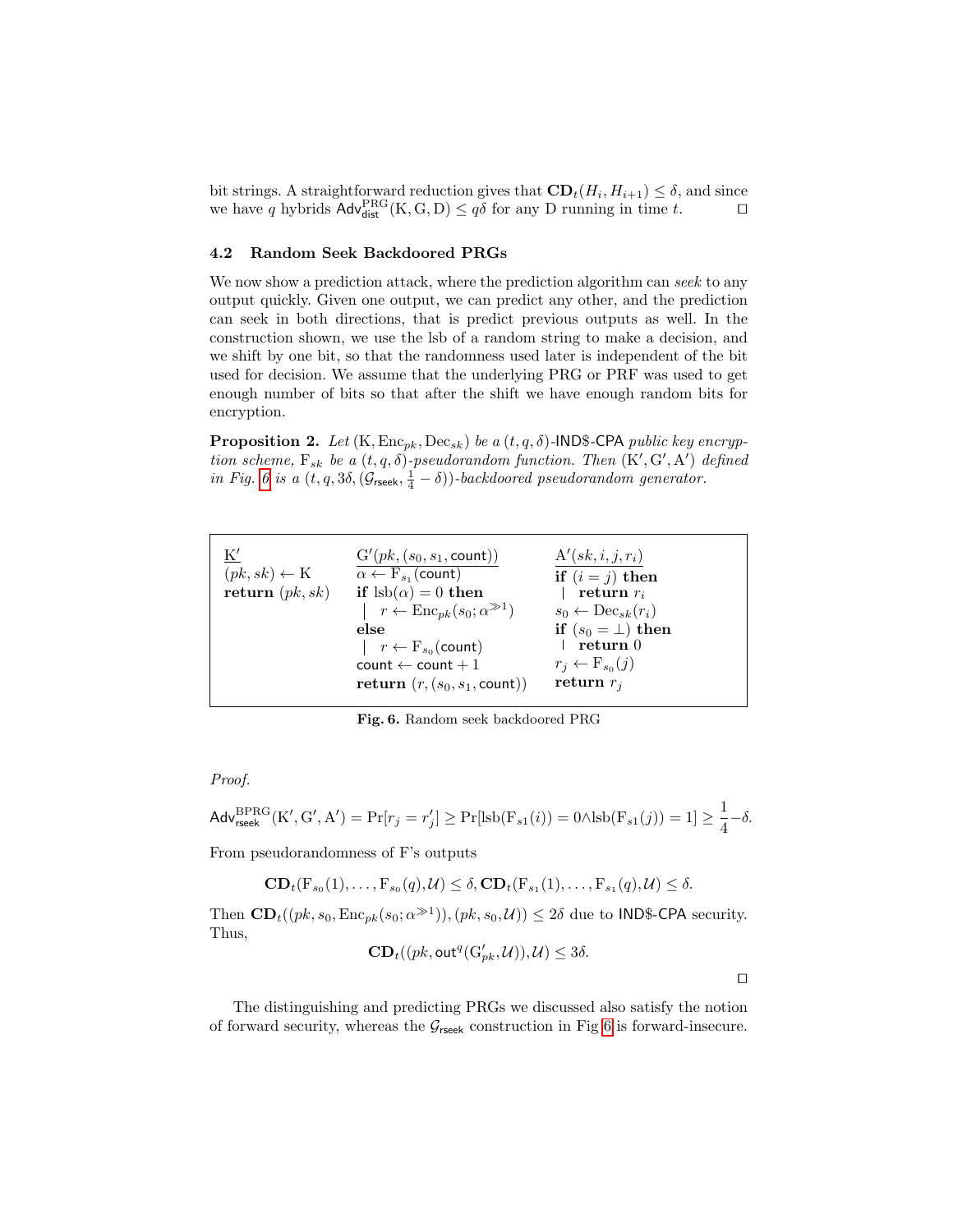#### 4.3 Public-key Encryption from a Backdoor PRG

We show that the existence of backdoored PRGs implies public-key encryption (PKE). From a backdoored PRG, we construct a bit encryption scheme with noticeable correctness and overwhelming secrecy. Using parallel repetition and privacy amplification of key-agreement [\[18\]](#page-24-12), we can amplify secrecy and correctness without increasing the number of rounds. Since the number of rounds is not increased, we obtain secure public-key encryption.

**Theorem 1.** If  $(K, G_{pk}, A)$  is a  $(t, q, \delta, (\mathcal{G}_{dist}, \varepsilon))$ -backdoored PRG, then the pro-tocol in Fig. [7](#page-11-0) is a bit-encryption protocol with correctness  $\varepsilon$  and security  $1 - \delta$ against attackers running in time t.

| Gen<br>$(pk, sk) \leftarrow K$<br>return $(pk, sk)$ | Enc(pk, b)<br>$s \leftarrow \mathcal{U}$<br>if $(b = 0)$ then<br>$r \leftarrow U$ | Dec(sk, r)<br>$b' \leftarrow A(\mathit{sk}, r)$<br>return $b'$ |
|-----------------------------------------------------|-----------------------------------------------------------------------------------|----------------------------------------------------------------|
|                                                     | else<br>$\vert \quad r \leftarrow \text{out}^q(G_{pk}, s)$<br>return $r$          |                                                                |

<span id="page-11-0"></span>Fig. 7. Bit Encryption

#### Proof. Correctness:

 $\Pr[\text{Dec}(sk, \text{Enc}(pk, b)) = b] = \Pr[b = b'] = \Pr[\mathcal{G}_{\textsf{dist}}^{\text{BPRG}}(\text{K}, \text{G}, \text{A}) \Rightarrow \textsf{true}] \geq \frac{1}{2}$  $\frac{1}{2} + \frac{\varepsilon}{2}$  $\frac{1}{2}$ .

## Security:

For any adversary  $D$  who runs in time  $t$ ,

$$
\Pr[D(pk, r) = b] = \frac{1 + \mathbf{CD}_t((pk, \mathsf{out}^q(\mathbf{G}, \mathcal{U})), \mathcal{U})}{2} \le \frac{1}{2} + \frac{\delta}{2}.
$$

Note that combining this result with our earlier construction of backdoored PRGs from PKE and Proposition [1,](#page-9-2) we arrive at the promised conclusion that backdoored PRGs and pseudorandom PKE are equivalent. We capture this with the following informal theorem, which is a corollary of the results so far.

Theorem 2. Backdoor PRGs exist iff public-key encryption with pseudorandom ciphertexts exists.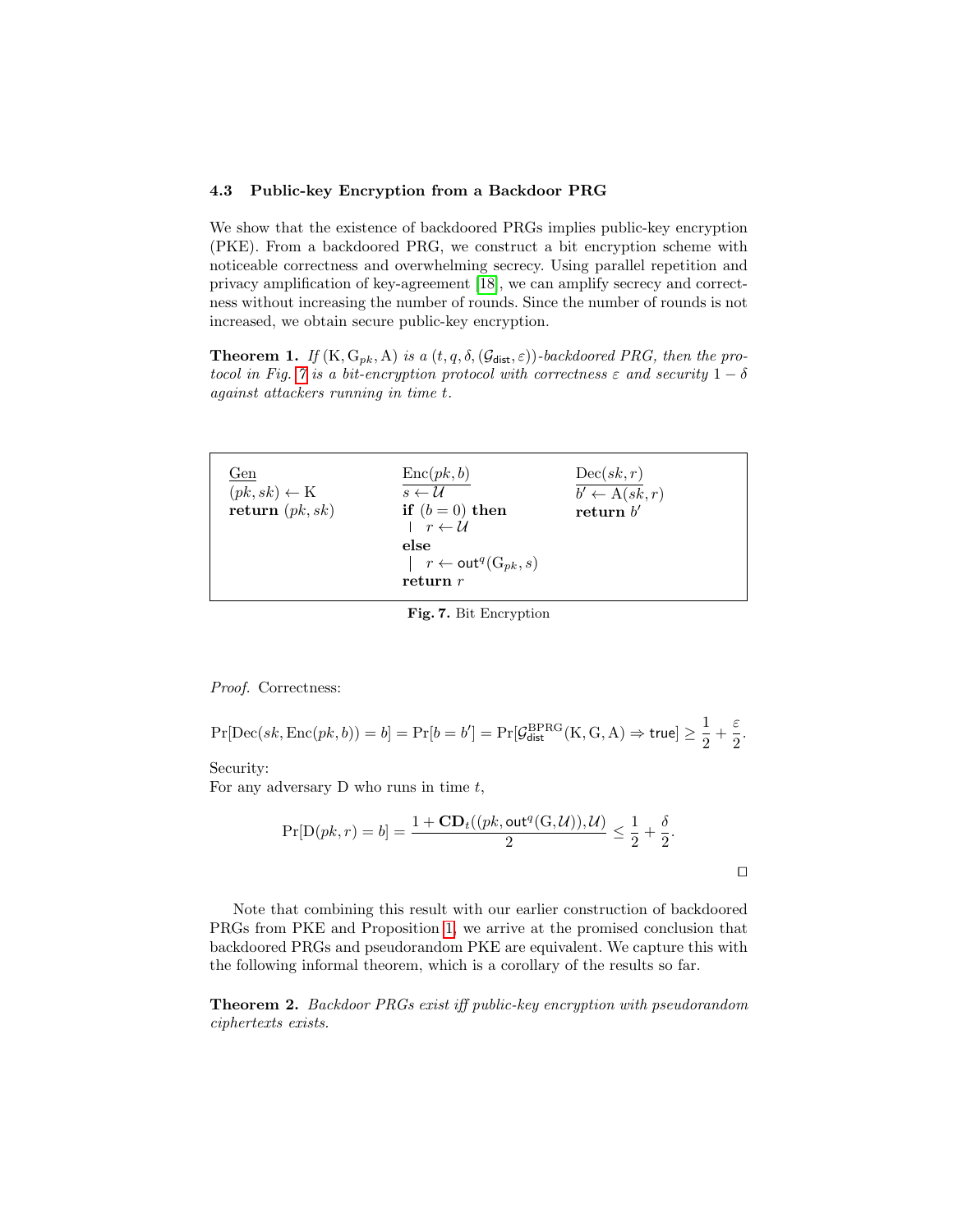## 5 Immunization

In this section, we ask how to *immunize* a potentially backdoored PRG. A natural idea is for the user to apply a non-trivial function  $f$  to the output of the PRG. So now the attacker A learns  $f(r_i)$  rather than  $r_i$ . We ask the question: when does  $f$  successfully immunize a PRG? We study the immunization functions that turn a backdoored PRG into a backdoor-less PRG. Letting the immunization function be a family of algorithms  $\{f_{\text{seed}} | \text{seed} \in \{0,1\}^{\ell}\}$ , we consider the following immunization models:

- 1. Public immunization: In this model, seed is revealed to the attacker A prior to construction of the PRG algorithm. The attacker thus knows the immunization function  $f_{\text{seed}}$  that will be applied to the outputs of the generator. In this setting, the goal of the attacker A is to develop a PRG G with a backdoor that bypasses the known immunization.
- 2. Semi-private immunization: In this model, the PRG generator G is constructed without reference to seed. We may view this as a setting in which the PRG attacker A learns seed, and thus  $f_{\text{seed}}$ , only after the specification of G. This situation can arise, for example, when the immunization function f depends upon a source of fresh public randomness.
- 3. Private immunization: In this model, seed is secret, in the sense that G is constructed without reference to seed and A never learns seed. We might imagine the user using a source of private randomness, unavailable to A, to seed the immunization function  $f$ . (Note that although the user has some private randomness, she might still need the PRG to generate longer pseudorandom strings.)

Now we give formal definitions of secure immunization in the three models discussed above. We slightly abuse notation in the following way: For a PRG G such that  $(r_i, s_i) \leftarrow G(s_{i-1})$ , we write  $f \circ G$  to mean  $f(r_i)$ , i.e., f applied to the output of G only (and not G's internal state). Similarly, by  $\text{out}^q(f \circ G, s)$  we mean the sequence  $(f(r_1),...,f(r_q))$ , where  $(r_1,...,r_q) = \text{out}^q(G,s)$ .

Definition 7 (Public Immunization). Let type  $\in$  {dist, next, rseek}. A family of algorithms  $\{f_{\text{seed}} | \text{seed} \in \{0,1\}^{\ell}\}$  is called a public  $((t, q, \delta), (t', q', \delta'), (\mathcal{G}_{type}, \varepsilon))$ -immunization, if for any  $(t, q, \delta)$ -secure PRG  $(K, G)$ , and for any algorithm A running in time  $t'$ ,

- $\;\{f_{\mathsf{seed}} \;\circ\; \mathrm{G}_{pk}(\mathsf{seed},\cdot)\,|\,(\mathsf{seed},pk) \quad\in\quad \{0,1\}^\ell\;\times\; \{0,1\}^p\} \;\;\;is\;\;\;a\;\;\; (t',q',\delta') \delta$ pseudorandom generator,
- $-\left[\mathsf{Adv}_{\mathsf{type}}^{\mathrm{BPRG}}(\mathrm{K}, f_{\mathsf{seed}} \circ \mathrm{G}(\mathsf{seed}, \cdot), \mathrm{A}(\mathsf{seed}, \cdot)) \leq \varepsilon.$

Definition 8 (Semi-private Immunization). Let type  $\in$  {dist, next, rseek}. A family of algorithms  $\{f_{\text{seed}} | \text{seed} \in \{0,1\}^{\ell}\}\$  is called a semi-private  $((t, q, \delta), (t', q', \delta'), (\mathcal{G}_{type}, \varepsilon))$ -immunization, if for any  $(t, q, \delta)$ -secure PRG  $(K, G)$ , and for any algorithm A running in time  $t'$ ,

 $- \{f_{\mathsf{seed}} \circ G_{pk}(\cdot) \mid (\mathsf{seed}, pk) \in \{0, 1\}^{\ell} \times \{0, 1\}^p\}$  is a  $(t', q', \delta')$ -pseudorandom generator,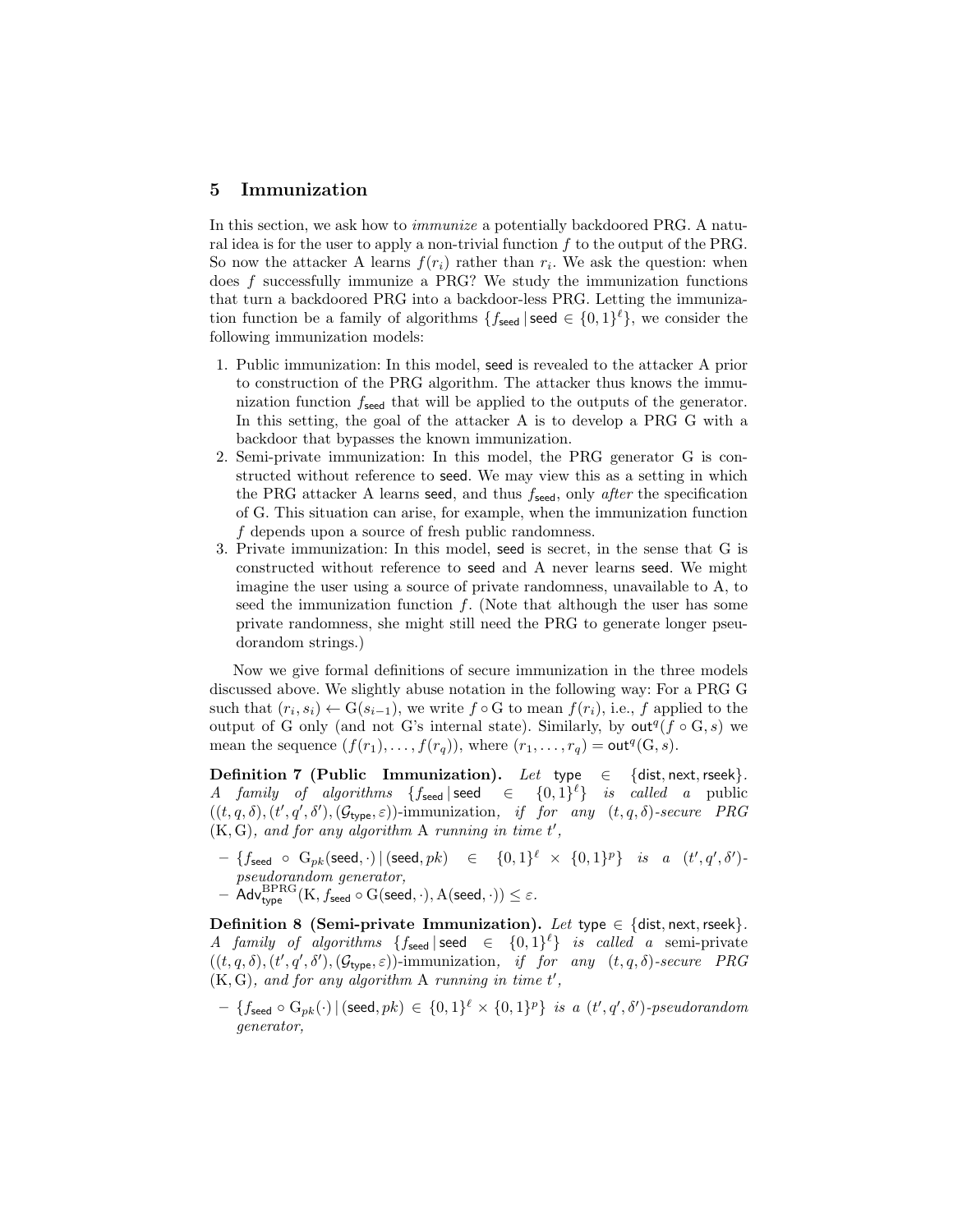$-$  Adv $_{\rm type}^{\rm BPRG}({\rm K}, f_{\rm seed}\circ {\rm G}(\cdot), {\rm A}({\rm seed},\cdot))\leq \varepsilon.$ 

Definition 9 (Private Immunization). Let type  $\in$  {dist, next, rseek}. A family of algorithms  $\{f_{\text{seed}} | \text{seed} \in \{0,1\}^{\ell}\}\$  is called a private  $((t, q, \delta), (t', q', \delta'), (\mathcal{G}_{type}, \varepsilon))$ -immunization, if for any  $(t, q, \delta)$ -secure PRG  $(K, G)$ , and for any algorithm A running in time t',

 $- \{f_{\text{seed}} \circ G_{pk}(\cdot) | (\text{seed}, pk) \in \{0, 1\}^{\ell} \times \{0, 1\}^p \}$  is a  $(t', q', \delta')$ -pseudorandom generator,  $-$  Adv $_{\rm type}^{\rm BPRG}({\rm K}, f_{\rm seed}\circ {\rm G}(\cdot), {\rm A}(\cdot))\leq \varepsilon.$ 

In Section [5.1](#page-14-0) we show that it is possible to successfully create a PRG backdoor in the public immunization setting. On the other hand, in Section [5.2](#page-15-0) we show that there exist immunizations in the semi-private model that separate these two models. Also, as we will see in Section [5.3,](#page-20-0) a pseudorandom function is a secure private immunization. To separate semi-private and private models, in the following simple lemma we show that a pseudorandom permutation is not a semi-private immunization. The construction we give for the separation in Fig. [8](#page-13-0) also satisfies forward security.

**Lemma 1.** Let  $f_{\text{seed}}$  be a  $(t, q, \delta)$ -pseudorandom permutation. Then there exists a triple  $(K', G', A')$ , such that  $(K', f_{\text{seed}} \circ G'(\cdot), A'(\text{seed}, \cdot))$  is a  $(t, q, 2q\delta, (\mathcal{G}_{\text{next}}, 1))$ -backdoored pseudorandom generator.

*Proof.* Let G be a  $(t', q, \delta)$ -pseudorandom generator, and  $\Gamma$  = (Gen, Encap, Decap) be a  $(t, \delta)$ -pseudorandom ciphertext KEM. Consider the triple  $(K', G'_{pk}, A'$ (seed,  $\cdot$ )) shown in Fig. [8.](#page-13-0) Then Adv<sup>BPRG</sup>(K',  $f_{seed} \circ G', A') =$  $Pr[Decap(r', sk) = s' | (r', s') \leftarrow Encap(pk; \alpha), (pk, sk) \leftarrow Gen] = 1.$  From pseudorandomness of G's outputs  $CD_t(\text{out}^q(G, \mathcal{U}), \mathcal{U}) \leq \delta$ ,  $(t, \delta)$ -pseudorandomness of Γ, and using a hybrid argument similar to the proof of Proposition [1,](#page-9-2)

$$
\mathbf{CD}_t((pk, \mathsf{out}^q(G'_{pk}, \mathcal{U})), \mathcal{U}) \le 2q\delta.
$$

| K′<br>$(pk, sk) \leftarrow Gen$<br>return $(pk, sk)$ | G'(pk, s)<br>$\overline{(\alpha,\beta)} \leftarrow G(s)$<br>$(r', s') \leftarrow \text{Encap}(pk; \alpha)$<br>return $(r', s')$ | $A'(sk, \text{seed}, f_{\text{seed}}(r_i))$<br>$c \leftarrow f_{\text{seed}}^{-1}(f_{\text{seed}}(r_i))$<br>$s' \leftarrow \text{Decap}(c, sk)$<br>return $s_i'$ |
|------------------------------------------------------|---------------------------------------------------------------------------------------------------------------------------------|------------------------------------------------------------------------------------------------------------------------------------------------------------------|
|                                                      |                                                                                                                                 |                                                                                                                                                                  |

<span id="page-13-0"></span>Fig. 8. PRP Immunization Insecure in Semi-private Model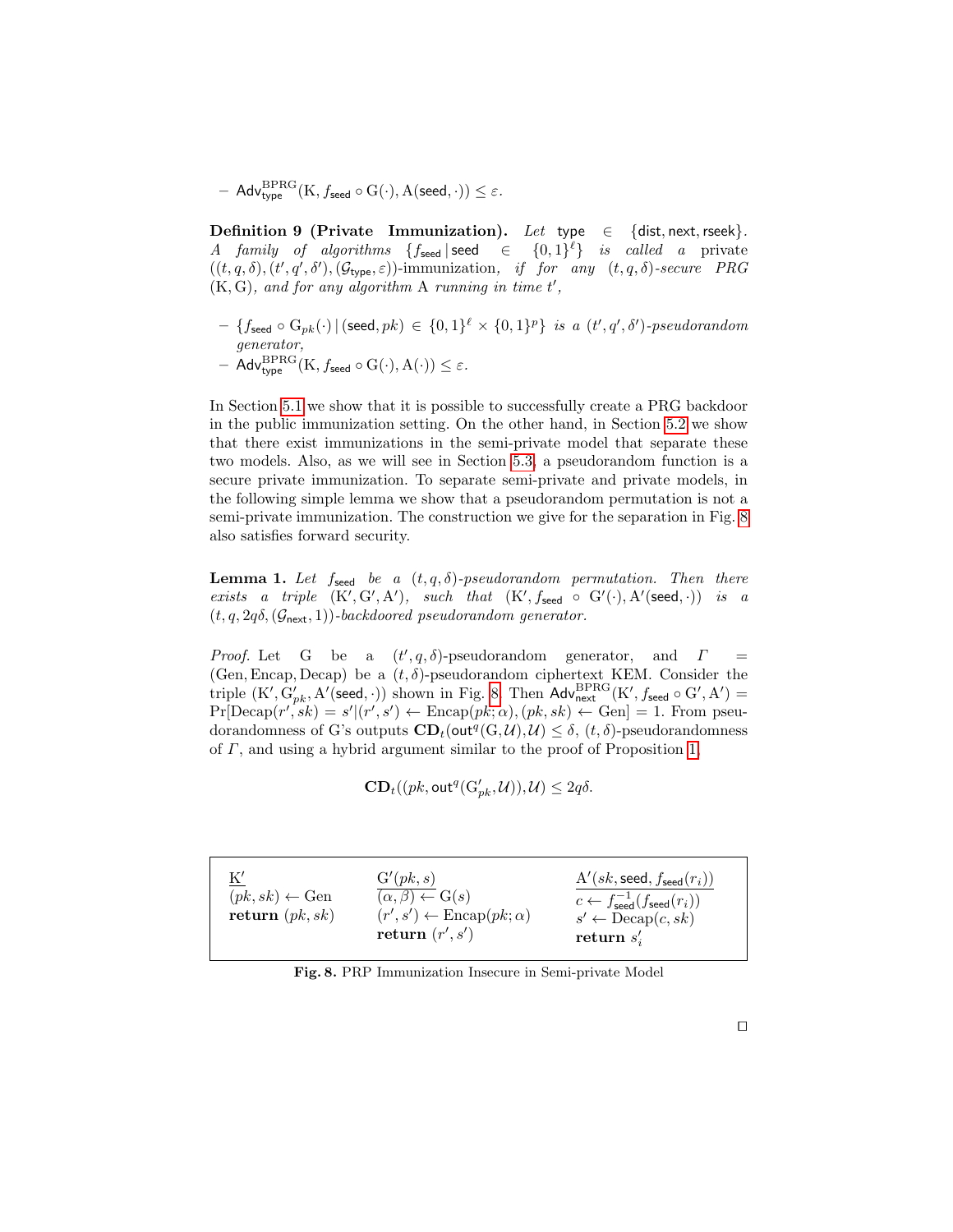#### <span id="page-14-0"></span>5.1 Public Immunization Model

In the public immunization model, the PRG algorithms G and A know the seed of the immunization function that will be applied on the output. In this section we demonstrate backdoored pseudorandom generator that cannot be immunized in the public immunization model. Since seed of the immunization function  $f_{\text{seed}}$ is known to both G and A, in order to construct a backdoored pseudorandom generator from the viewpoint of the saboteur, we fix the strongest function from this family so that for any function in the family, the backdoored PRG after immunization is compromised. The idea behind the construction is to leak the initial state bit by bit, by rejection sampling of the output of the immunization function such that the bias is unnoticeable. For a bit string  $s$ , we denote the *i*th bit of s by  $s_{(i)}$ .

| <u>K′</u>                                                              | $G'(pk, seed, (s_0, s_1, count))$                             | $A'(sk, \text{seed}, f_{\text{seed}}(r_1), \ldots, f_{\text{seed}}(r_q))$ |
|------------------------------------------------------------------------|---------------------------------------------------------------|---------------------------------------------------------------------------|
| $(pk, sk) \leftarrow K$ $\overline{c \leftarrow \text{Enc}_{pk}(s_1)}$ |                                                               | for $1 \leq i \leq L$ do                                                  |
| <b>return</b> $(pk, sk)$ $L \leftarrow  c $                            |                                                               | $\left  c_i \leftarrow f_{\text{seed}}(r_i)_{(1)} \right $                |
|                                                                        | if count $\leq L$ then                                        | $s_1 \leftarrow \text{Dec}_{sk}(c)$                                       |
|                                                                        | $i \leftarrow 0$                                              | for $L+1 \leq i \leq q$ do                                                |
|                                                                        | $s'_0 \leftarrow s_0$                                         | $\left  r'_i, s_1 \leftarrow G(s_1) \right $                              |
|                                                                        | count <sub>2</sub> $\leftarrow$ 0                             | <b>return</b> $(0, s_1, q + 1)$                                           |
|                                                                        | repeat                                                        |                                                                           |
|                                                                        | count <sub>2</sub> $\leftarrow$ count <sub>2</sub> + 1        |                                                                           |
|                                                                        | $(r', s'_0) \leftarrow G(s'_0)$                               |                                                                           |
|                                                                        | until $(f_{\text{seed}}(r')_{(1)} = c_{(\text{count})}) \vee$ |                                                                           |
|                                                                        | $\frac{\ln L}{1-\delta};$                                     |                                                                           |
|                                                                        | $s_1' \leftarrow s_1$                                         |                                                                           |
|                                                                        | else                                                          |                                                                           |
|                                                                        | $(r', s'_1) \leftarrow G(s_1)$<br>$s'_0 \leftarrow 0$         |                                                                           |
|                                                                        |                                                               |                                                                           |
|                                                                        | $count' \leftarrow count + 1$                                 |                                                                           |
|                                                                        | <b>return</b> $(r', (s'_0, s'_1, \text{count}'))$             |                                                                           |

<span id="page-14-1"></span>Fig. 9. Predicting backdoored PRG in Public Model

**Lemma 2.** Let  $(K, Enc_{nk}, Dec_{sk})$  be a  $(t, q, \delta)$  – IND\$-CPA public key encryption scheme, G be a  $(t, q, \delta)$ -pseudorandom generator, and f such that for seed  $\leftarrow \{0,1\}^{\ell}$  ,  $\mathbf{CD}_t(f_{\mathsf{seed}}(\mathcal{U}), \mathcal{U}) \leq \delta$ . Then  $(\mathrm{K}', \mathrm{G}', \mathrm{A}')$  defined in Fig. [9](#page-14-1) is a  $(t, q - L\frac{\ln L}{1-\delta}, 2\delta, (\mathcal{G}_{\text{next}}, \varepsilon))$ -backdoored pseudorandom generator, where  $\varepsilon =$  $1 - L \cdot \exp\left(\frac{-\ln^2 L}{3(1-\delta)}\right)$ , L is the length of ciphertexts produced by  $\text{Enc}_{pk}$ .

*Proof.* From pseudorandomness of G's outputs  $CD_t(\text{out}^q(G, \mathcal{U}), \mathcal{U}) \leq \delta$  and pseudorandomness of ciphertexts  $CD_t((pk, s_1, Enc_{pk}(s_1)),(pk, s_1, U)) \leq \delta$ ,

$$
\mathbf{CD}_t((pk,\mathsf{out}^q(\mathcal{G}'_{pk},\mathcal{U})),\mathcal{U})\leq 2\delta.
$$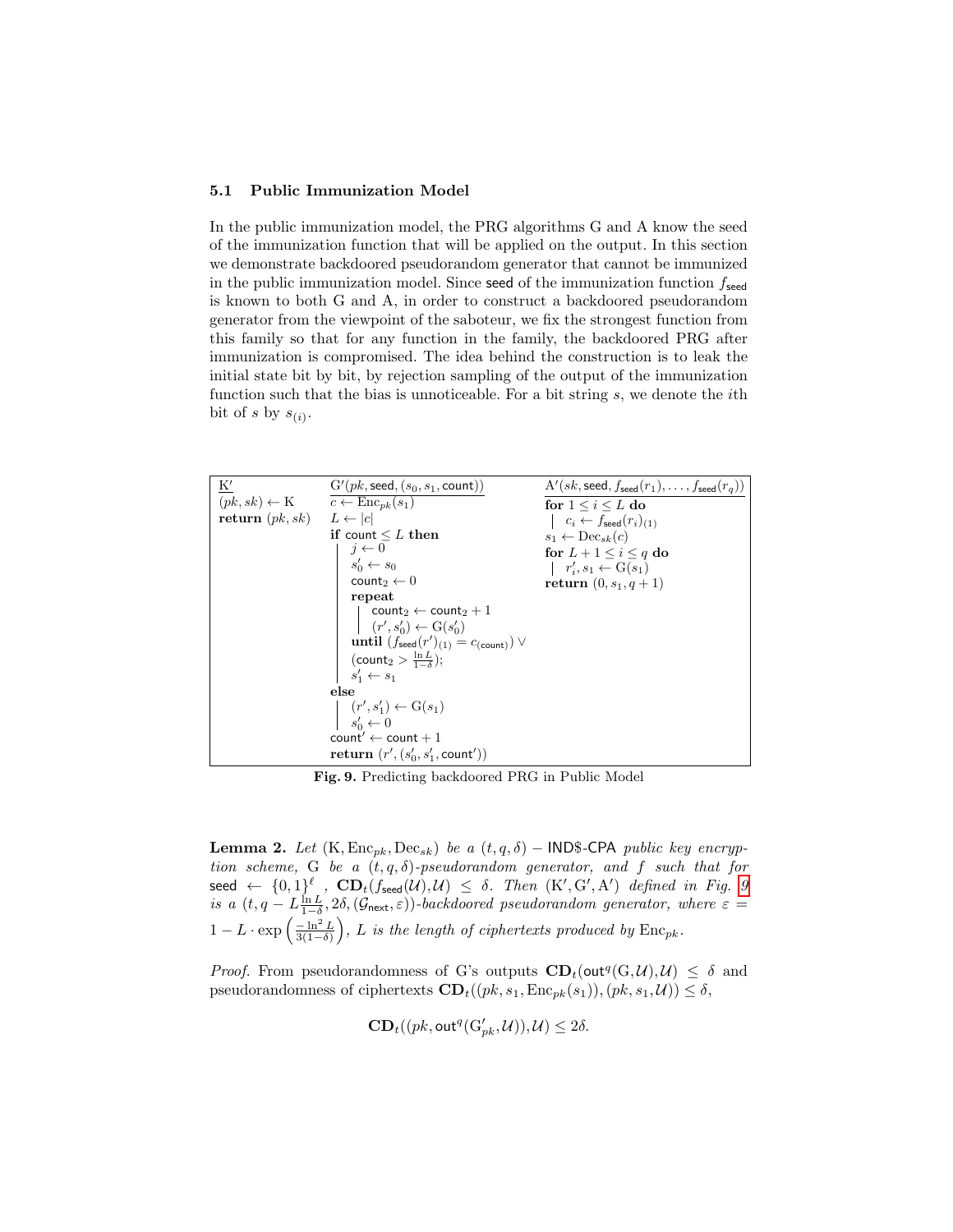From the Chernoff bound:

$$
\mathsf{Adv}_{\mathsf{next}}^{\mathsf{BPRG}}(K', G', A') \ge 1 - L \cdot \Pr[\mathsf{count}_2 \ge \frac{\ln L}{1 - \delta}] \ge 1 - L \cdot \exp\left(\frac{-\ln^2 L}{3(1 - \delta)}\right).
$$

#### <span id="page-15-0"></span>5.2 Semi-private Immunization Model

In the semi-private model, the generator G does not know seed of  $f_{\text{seed}}$ , but the attacker does. We show that a Random Oracle and a Universal Computational Extractor are secure immunizations in the semi-private model. We will first bound the collision probability of pseudorandom outputs. The collision probability bounds the probability that an algorithm can predict the output of a PRG run on a uniformly random seed, even with the knowledge of some trapdoor information, because, intuitively, the output of a PRG should depend on the input seed also.

**Definition 10.** The conditional predictability of  $X$  conditioned on  $Y$  is defined as

$$
\operatorname{Pred}(X|Y) := \mathrm{E}_{y \leftarrow Y}[\max_x (\Pr[X = x | y = Y])].
$$

**Definition 11.** The conditional collision probability of  $X$  conditioned on  $Y$  is defined as

$$
\mathrm{Col}(X|Y) := \mathrm{E}_{y \leftarrow Y}[\Pr_{x_1, x_2 \leftarrow X} [x_1 = x_2 | Y = y]].
$$

<span id="page-15-2"></span>**Lemma 3.** For any distributions X and Y,  $\text{Pred}(X|Y) \leq \sqrt{\text{Col}(X|Y)}$ .

*Proof.* Let  $p_y = \Pr[Y = y], p_{x|y} = \Pr[X = x | Y = y].$  Then

$$
\text{Pred}[X|Y] = \sum_{y} p_y \cdot \max_{x} p_{x|y} = \sum_{y} \sqrt{p_y} \cdot (\sqrt{p_y} \max_{x} p_{x|y}) \le
$$

$$
\sqrt{\sum_{y} p_y \cdot \sum_{y} p_y \max p_{x|y}^2} \le \sqrt{1 \cdot \sum_{y} (p_y \cdot \sum_{x} p_{x|y}^2)} = \sqrt{\text{Col}(X|Y)}.
$$

 $\Box$ 

Let  $\{G_{pk}: \{0,1\}^m \to \{0,1\}^n \times \{0,1\}^m | pk \in \{0,1\}^p\}$  be a family of algorithms, then by  $\textsf{out}_i(G_{pk}, \mathcal{U})$  we denote the distribution of  $G_{pk}$ 's *i*th output, i.e. the distribution of  $r_i$  where  $(r_1, \ldots, r_i, \ldots, r_q) \leftarrow \text{out}^q(G_{pk}, \mathcal{U}).$ 

<span id="page-15-3"></span>Lemma 4. Let  $\{G_{pk}: \{0,1\}^m \to \{0,1\}^n \times \{0,1\}^m | pk \in \{0,1\}^p\}$  be a  $(t, q, \delta)$ -pseudorandom generator. <sup>[4](#page-15-1)</sup> Then for any  $1 \leq i \leq q$ , for any  $K \to \{0,1\}^p \times \{0,1\}^k$ such that  $CD_t(pk, U_p) \leq \delta$ , where  $(pk, sk) \leftarrow K$ ,

$$
\text{Pred}(\textsf{out}_{i}(\textsf{G}_{pk}, \mathcal{U}) | sk) \leq \sqrt{\delta + \frac{1}{2^n}}.
$$

<span id="page-15-1"></span><sup>&</sup>lt;sup>4</sup> Here and below we assume that  $t > C(p + q(n + m + \text{time}(G_{pk})))$  for some absolute constant  $C > 0$ , so that the attacker can always parse the input, and run G for q times.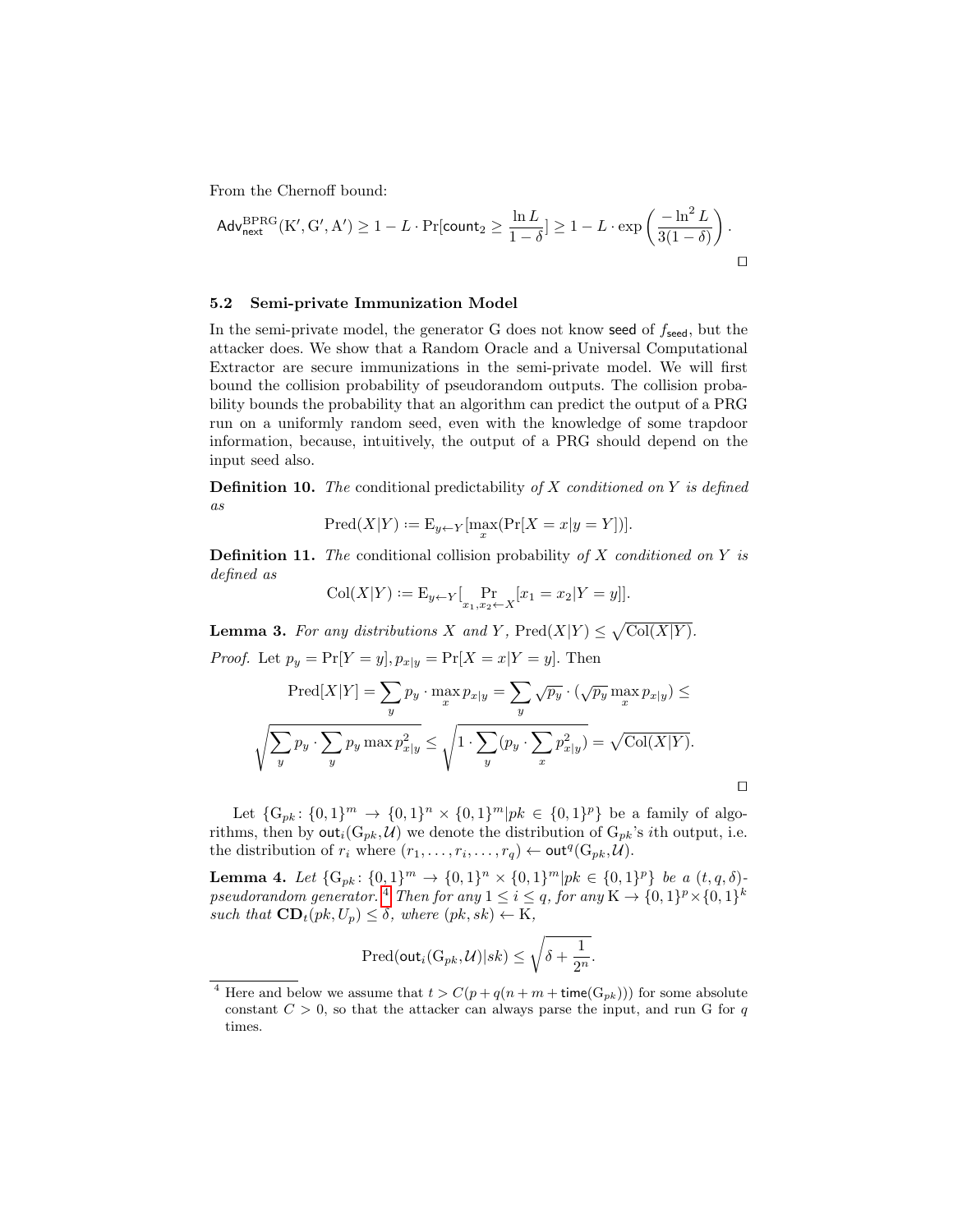*Proof.* We show that  $\text{Col}(\text{out}_i(\text{G}_{pk}, \mathcal{U}) | sk) \leq \delta + \frac{1}{2^n}$ , then Lemma [3](#page-15-2) implies the desired bound.

Assume, to the contrary,  $\text{Col}(\text{out}_i(\text{G}_{pk}, \mathcal{U})|sk) > \delta + \frac{1}{2^n}$ . This implies that there exists i such that  $E_{(pk, sk) \leftarrow K} Pr[r_i = r'_i | sk] > \delta + \frac{1}{2^n}$ , where  $r_i, r'_i \leftarrow$ out<sub>i</sub>(G<sub>pk</sub>, U). Let D be a PRG-distinguisher for  $G_{pk}$  as defined in Fig. [10.](#page-16-0) Then,

$$
|\Pr[\mathrm{D}(\texttt{out}^q(G_{pk},\mathcal{U}))=1]-\Pr[\mathrm{D}(U)=1]|\geq \mathrm{Col}(\texttt{out}_i(G_{pk},\mathcal{U})|sk)-\frac{1}{2^n}>\delta,
$$

which contradicts the  $(t, q, \delta)$ -pseudorandomness of  $\{G_{pk}\}.$ 

$$
\qquad \qquad \Box
$$

 $D(pk, r_1, \ldots, r_q)$  $s \leftarrow \{0,1\}^m$  $r'_1, \cdots, r'_q \leftarrow \mathsf{out}^q(\mathrm{G}_{pk}, s)$ if  $r_i = r'_i$  then return 1 else  $\perp$  return 0

<span id="page-16-0"></span>Fig. 10. Distinguisher D for  $G_{pk}$ 

Positive result in Random Oracle Model. A random oracle (RO) is an oracle that responds to every unique query with a random response chosen uniformly from its output domain. If a query is repeated it responds the same way every time that query is submitted. A RO :  $\{0,1\}^n \times \{0,1\}^k \to \{0,1\}^n$  is chosen uniformly at random from the set of all functions that map  $\{0,1\}^{n+k}$  to  $\{0,1\}^n$ . We show that in the semi-private model, a Random Oracle is a secure immunization function.

<span id="page-16-1"></span>**Theorem 3.** Let  $\{G_{pk}: \{0,1\}^m \rightarrow \{0,1\}^n \times \{0,1\}^m |pk \in \{0,1\}^p\}$  be a  $(t, q, \delta)$ -pseudorandom generator. Then  $f_{\text{seed}}(x) = \text{RO}(x \mid \text{seed})$  is a semiprivate  $((t, q, \delta), (t, q, \delta),(\mathcal{G}_{\text{dist}}, \varepsilon))$ -immunization for  $G_{pk}$ , where

$$
\varepsilon = \delta + \frac{q^2}{2^n} + \frac{q_G}{2^k} + qq_A \sqrt{\delta + \frac{1}{2^n}},
$$

 $k = |\text{seed}|$ ,  $q_G$  and  $q_A$  are the bounds on the number of times G and A query the random oracle, respectively.

*Proof.* Assume, to the contrary, there exists a pair of algorithms  $(K, A)$  running in time t', such that the triple  $(K, f_{\text{seed}} \circ G(\cdot), A(\text{seed}, \cdot))$  is a  $(t, q, \delta, (\mathcal{G}_{\text{dist}}, \varepsilon))$ backdoored pseudorandom generator. I.e.,

$$
\mathsf{Adv}_{\mathsf{dist}}^{\mathsf{BPRG}}(K, f_{\mathsf{seed}} \circ G, A) = 2\left|\Pr[\mathcal{G}_{\mathsf{dist}}^{\mathsf{BPRG}}(K, f_{\mathsf{seed}} \circ G, A) \Rightarrow \mathsf{true}] - \frac{1}{2}\right| > \varepsilon
$$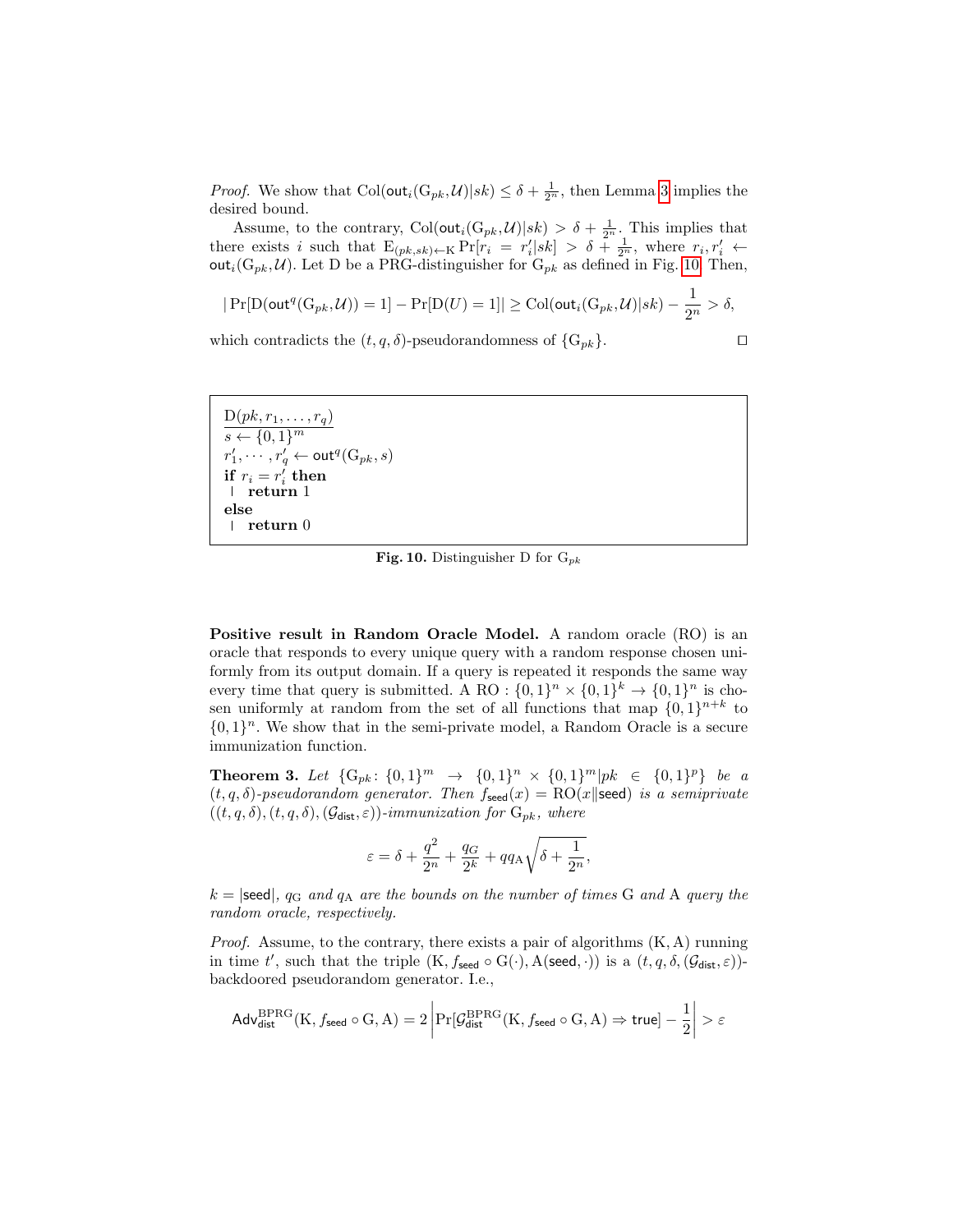in Game  $\mathcal{G}_{\text{dist}}^{\text{BPRG}}(K, f_{\text{seed}} \circ G, A)$  from Fig. [3.](#page-7-0) Let  $r_1, \ldots, r_q$  be the outputs of  $G_{pk}$ before the immunization, i.e.  $s \leftarrow \mathcal{U}, (r_1, \ldots, r_q) \leftarrow \text{out}^q(G_{pk}, s)$ . The immunization is  $f_{\text{seed}}(r_i) = \text{RO}(r_i \mid \text{seed})$  for  $1 \leq i \leq q$ .

We define the following three events:

- $W_1: r_i = r_j \text{ for } i \neq j.$
- $W_2$ :  $G_{pk}$  queries  $(r_i \parallel \text{seed})$  for some  $1 \leq i \leq q$ .
- $W_3$ : A queries  $(r_i \parallel \text{seed})$  for some  $1 \leq i \leq q$ .

Note that if none of the events above happened then the two distributions in the distinguishing game corresponding to the challenge bit being 0 or 1, are identical. Now we proceed to bound the probabilities of these three events.

- Since the PRG-security of G is  $\delta$ ,  $Pr[W_1] \leq \frac{q^2}{2^n} + \delta$ .
- In the semiprivate model G does not see seed, therefore, the probability that G queries  $r_i$  seed in one of its queries is the probability that the G guesses seed, and by the union bound this is bounded from above by  $\frac{q}{2k}$  $\frac{q^{\infty}}{2^k}$ . Thus,  $Pr[W_2] \leq q^G/2^k$ .
- Now, we look at the probability that A makes a relevant query, given that G did not query  $r_i$  seed for all i. Assume A predicts  $r_i$  for  $i \in I \subseteq [q]$ . Then there exists  $i \in I$  that was predicted first, i.e. when all  $f_{\text{seed}}(r_i)$ looked random to A. Then, the probability that A predicts at least one  $r_i$ is at most  $\sum_{i=1}^{q} Pr[A$  predicts  $r_i$  using  $q_A$  queries given sk]. Since A makes at most  $q_A$  calls to the random oracle, the latter probability, by the union bound, is bounded by  $q_A \sum_{i=1}^q \Pr[A]$  predicts  $r_i$  using one query given sk. Now Lemma [4](#page-15-3) gives us the following bound:

$$
\Pr[W_3] \le \sum_{i=1}^q \Pr[A \text{ predicts } r_i \text{ using } q_A \text{ queries} | sk]
$$
  

$$
\le q_A \sum_{i=1}^q \Pr[A \text{ predicts } r_i \text{ using one query} | sk]
$$
  

$$
\le q_A \sum_{i=1}^q \Pr[d[r_i|sk] \le qq_A \sqrt{\delta + \frac{1}{2^n}}].
$$

By the claims above,

$$
\varepsilon = \Pr[W_1] + \Pr[W_2] + \Pr[W_3] \le \delta + \frac{q^2}{2^n} + \frac{q_G}{2^k} + qq_A \sqrt{\delta + \frac{1}{2^n}}.
$$

Positive result in standard model. In this section, we show that replacing the Random Oracle with a UCE function [\[4\]](#page-23-13) is secure in the standard model. First, we briefly recall Universal Computational Extractor (UCE) defined in [\[4\]](#page-23-13) by Bellare et al. UCE is a family of security notions for a hash function family.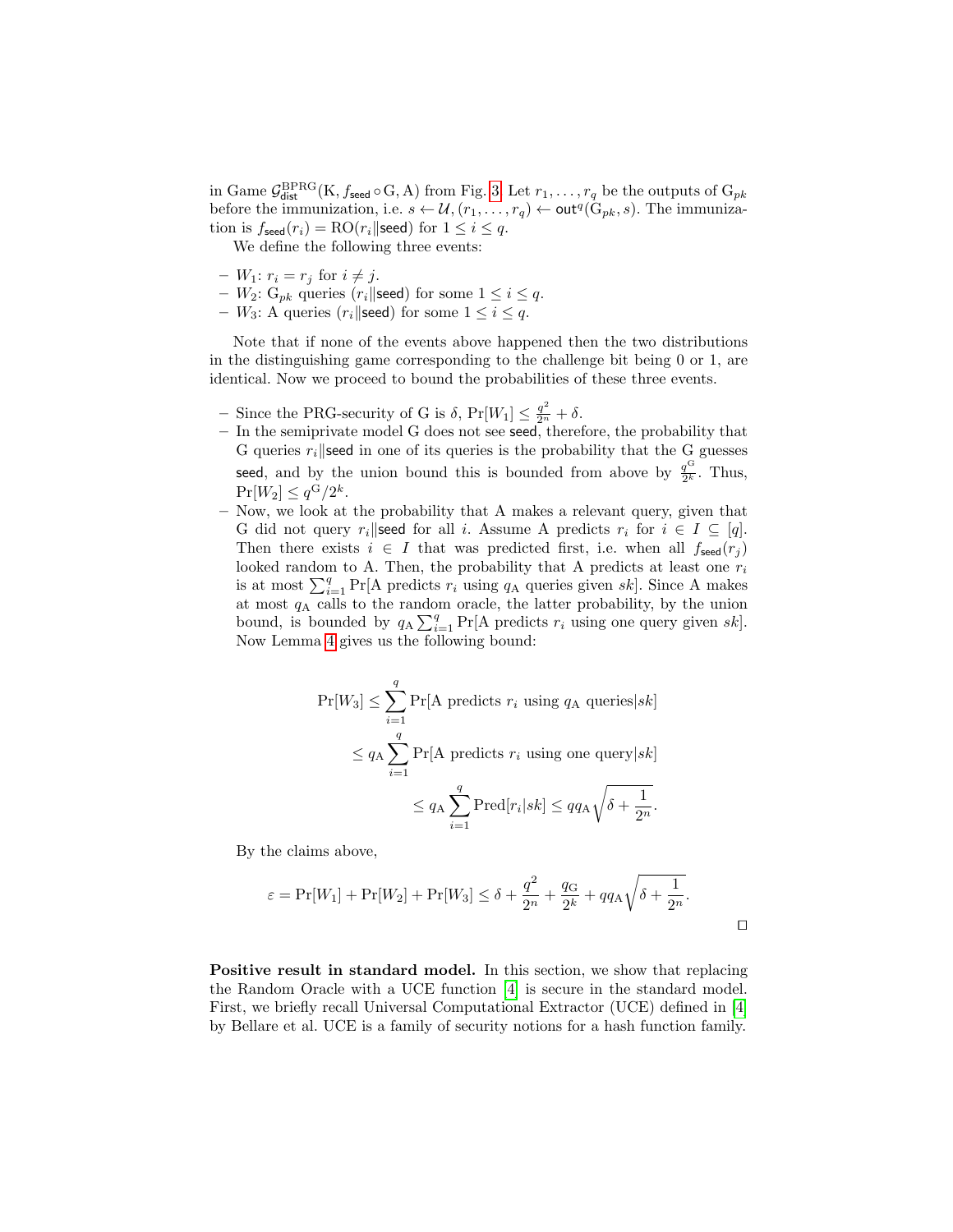UCE Security. A notion of UCE security is specified by specifying a class of sources  $S$ . The source is given oracle access to the hash function. UCE security for the class of sources  $S$  states that for any PPT algorithm called the distinguisher  $D$ , who receives the key of the hash function and leakage  $L$  passed by the source, cannot tell better than random guessing whether  $H_k$  was used or a random function. We now give the formal definitions. A source  $S$  is a PPT algorithm which is given oracle access to Hash, and outputs a value  $L$  called the leakage. For a pair of source S and distinguisher D, define the  $\mathrm{UCE}_{H}^{S,D}$  game as shown in Fig. [11.](#page-18-0)

**Definition 12.** A function H is called UCE[ $S$ ,  $q_D$ ,  $\epsilon$ ]-secure, if for all sources  $S \in \mathcal{S}$ , and all polynomial-time algorithms D that make at most  $q_D$  queries to H,  $\mathsf{Adv}_{H}^{\mathrm{UCE}}(S, D) := 2 \Pr[\mathrm{UCE}_{H}^{S, D} \Rightarrow \mathsf{true}] - 1 \leq \epsilon.$ 

For a source S, and a polynomial-time algorithm P called the predictor, define the game  $\text{Pred}_{S}^{P}$  as shown in Fig. [12.](#page-18-1)

**Definition 13.** A source S is called  $(l, \epsilon)$ -statistically unpredictable, denoted by  $S \in \mathcal{S}^{sup}[l, \epsilon]$ , if for all computationally unbounded algorithms P that output *a list of at most l guesses*  $\mathsf{Adv}_{S,P}^{\text{Pred}} := \Pr[\text{Pred}_{S}^{P} \Rightarrow \text{true}] \leq \epsilon$ .



<span id="page-18-0"></span>Fig. 11. Game UCE and Hash Oracle

<span id="page-18-1"></span>Fig. 12. Game Pred and Hash Oracle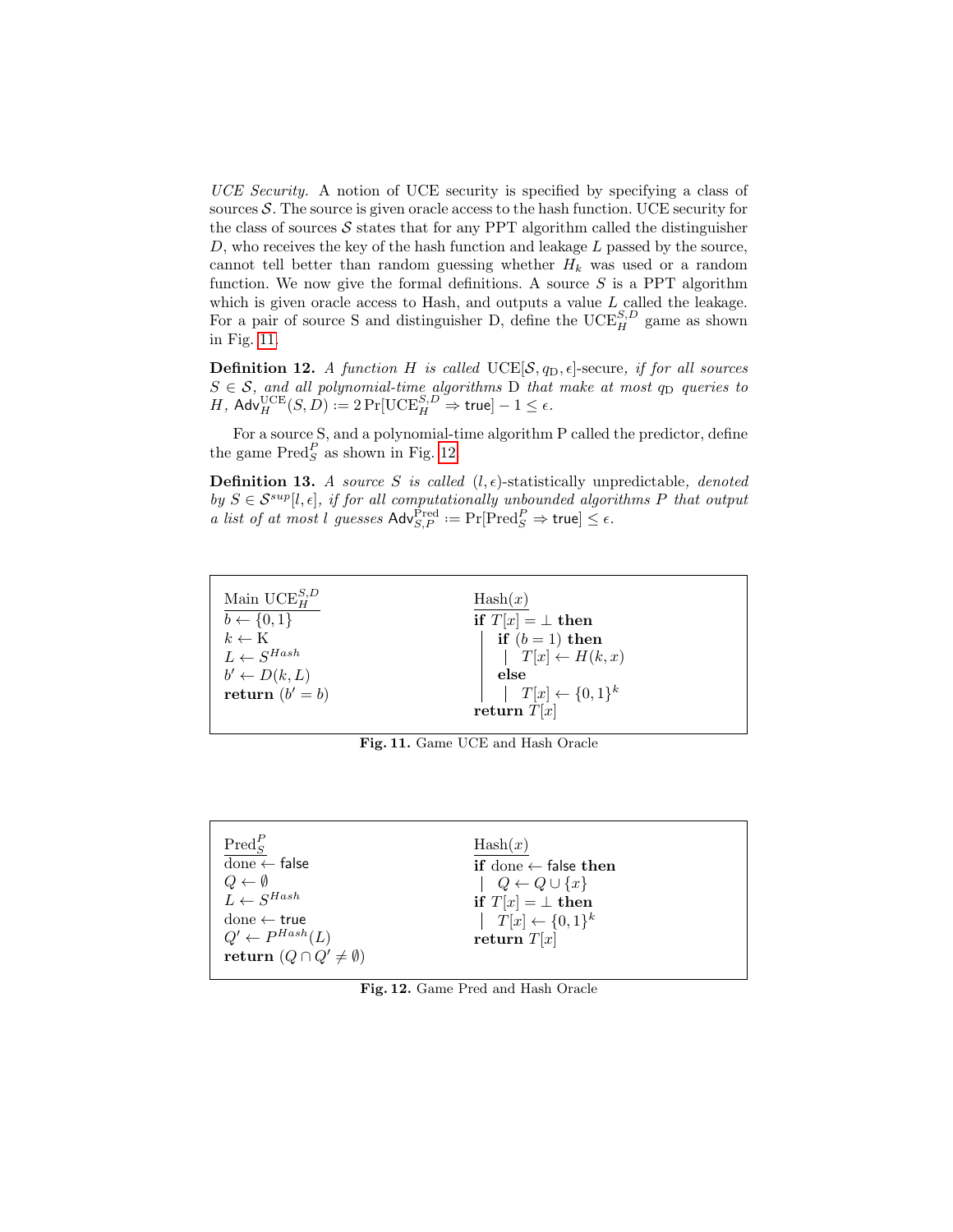**Theorem 4.** Let  $\{G_{pk}: \{0,1\}^m \rightarrow \{0,1\}^n \times \{0,1\}^m |pk \in \{0,1\}^p\}$  be a  $(t, q, \delta)$ -pseudorandom generator. Then  $f_{\text{seed}}(x) = H_{\text{seed}}(x)$  is a semiprivate  $((t, q, \delta), (t, q, \delta + \varepsilon), (\mathcal{G}_{\text{dist}}, \varepsilon'))$ -immunization for  $G_{pk}$ , where

$$
\varepsilon' = 2\epsilon + \delta + \frac{q^2}{2^n},
$$

 $H \in \mathrm{UCE}[\mathcal{S}, q_D, \epsilon], \ \mathcal{S} = \mathcal{S}^{sup}[l, \delta + \frac{q^2}{2^n} + ql\sqrt{\delta + \frac{1}{2^n}}].$ 

Proof. Given an adversary A playing the distinguishing attack game  $\mathcal{G}_{\text{dist}}^{\text{BPRG}}(K, H \circ G, A(\text{seed}))$  we will construct a statistically unpredictable source S and a polynomial-time distinguisher  $D$  (see Fig. [13\)](#page-19-0) such that  $\mathsf{Adv}_{\mathsf{dist}}^{\text{BPRG}}(K, H \circ$  $\mathrm{G}, \mathrm{A}(\mathsf{seed})) \leq 2\mathsf{Adv}^{\mathrm{UCE}}_H(S, D) + \delta + \tfrac{q^2}{2^n}.$ 

 $S^{\operatorname{Hash}}$  $(pk, sk) \leftarrow K$  $s \leftarrow \{0,1\}^m$  $r_1, r_2, \cdots, r_q \leftarrow \mathsf{out}^q(\mathrm{G}_{pk}, s)$ for  $1 \leq i \leq q$  do  $u_i^0 \leftarrow \text{Hash}(R_i)$  $u_i^1 \leftarrow \{0,1\}^n$  $d \leftarrow \{0,1\}$  $I = \{u_1^d, \ldots, u_q^d\}$ return  $(d, pk, sk, I)$  $D(d, sk, I, k)$  $d' \leftarrow A(\overline{sk}, I, k)$ if  $(d = d')$  then l return 1 else  $\perp$  return  $0$ 

<span id="page-19-0"></span>Fig. 13. Source S and Distinguisher D

Let b be the challenge bit in the UCE game  $\mathrm{UCE}_H^{S,D}$ . Then,

$$
\Pr[\text{UCE}_{H}^{S,D} \Rightarrow \text{true}|b=1] = \Pr[\mathcal{G}_{\text{dist}}^{\text{BPRG}}(K, H \circ G, A(\text{seed})) \Rightarrow \text{true}],
$$
  

$$
\Pr[\text{UCE}_{H}^{S,D} \Rightarrow \text{true}|b=0] = 1 - \Pr[\mathcal{G}_{\text{dist}}^{\text{BPRG}}(K, \text{RO} \circ G, A(\text{seed})) \Rightarrow \text{true}],
$$

where in the RO immunization game, A has to distinguish uniformly random outputs from RO applied to the outputs of G. If r's are distinct, then these two distributions are identical. From the PRG security, the probability of the event  $r_i = r_j$  for  $i \neq j$  is less than  $\delta + \frac{q^2}{2^n}$ . Therefore,

$$
\Pr[\text{UCE}_H^{S,\text{D}} \Rightarrow \text{true}|b=0] \ge \frac{1}{2} - \frac{1}{2}(\delta + \frac{q^2}{2^n})
$$

Summing yields,

$$
\begin{aligned} \mathsf{Adv}_{H}^{\mathrm{UCE}}(S, \mathrm{D}) &= \frac{1}{2} \mathsf{Adv}_{\mathrm{dist}}^{\mathrm{BPRG}}(\mathrm{K}, H \circ \mathrm{G}, \mathrm{A}) - \frac{1}{2} \delta - \frac{1}{2} \cdot \frac{q^2}{2^n}, \\ \mathsf{Adv}_{\mathrm{dist}}^{\mathrm{BPRG}}(\mathrm{K}, H \circ \mathrm{G}, \mathrm{A}) &\leq 2 \mathsf{Adv}_{H}^{\mathrm{UCE}}(S, D) + \delta + \frac{q^2}{2^n}. \end{aligned}
$$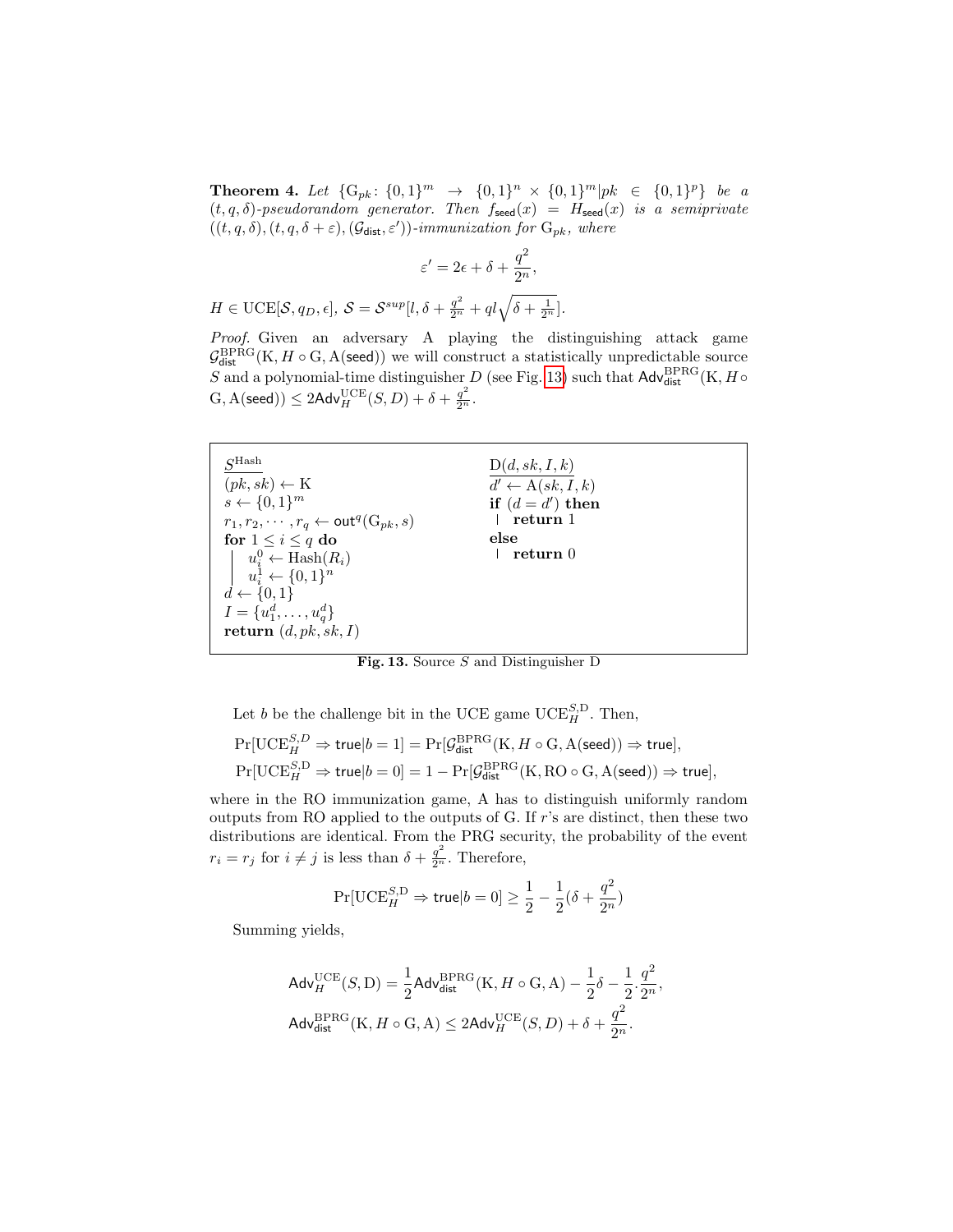Now we argue that  $S$  is statistically unpredictable; that is, it is hard to guess the source's Hash queries even given the leakage, in the random case of the UCE game. Consider an arbitrary predictor  $P$ , and the advantage of  $P$  in the game Pred<sup>P</sup><sub>S</sub>. If all  $R_i$  are distinct (which happens with probability  $1 - \delta - \frac{q^2}{2^n}$ ), the probability that  $P$  guesses at least one of  $r$ 's given the leakage is at most  $qPred(R|sk)$ . Now, since P outputs a list of length l, by Lemma [4,](#page-15-3)

$$
\mathsf{Adv}_{S,P}^{\mathrm{Pred}} \leq \delta + \frac{q^2}{2^n} + ql\sqrt{\delta + \frac{1}{2^n}}.
$$

#### <span id="page-20-0"></span>5.3 Private Immunization Model

We now study the strongest model of immunization which is the private model, where seed is secret from both the PRG and the attacker. We show that a PRF is an immunization function in this model. But if users had access to a backdoor-less PRF, then instead of using it to immunize a backdoored PRG, they could use the PRF itself for pseudorandomness. In this section, we explore using functions weaker than PRF as immunization functions, and show that some natural functions are not secure immunizations.

#### PRF Immunization.

Lemma 5. Let  $\{G_{pk}: \{0,1\}^m \to \{0,1\}^n \times \{0,1\}^m | pk \in \{0,1\}^p\}$  be a  $(t, q, \delta)$  $pseudorandom\ generator,\ let\ also\ \{f_{\rm seed}\colon \{0,1\}^n\ \to\ \{0,1\}^k | {\rm seed}\ \in\ \{0,1\}^l\}$ be a  $(t, q, \varepsilon)$ -pseudorandom function. Then f<sub>seed</sub> is a private  $((t, q, \delta), (t, q, \delta +$  $\varepsilon$ ),  $(\mathcal{G}_{\text{dist}}, \varepsilon')$ )-immunization for  $G_{pk}$ , where

$$
\varepsilon'=\varepsilon+\delta+\frac{q^2}{2^n}.
$$

*Proof.* From the definition of PRF, no distinguisher D running in time t given q outputs of  $F_{\text{seed}}$  can distinguish the output from uniformly random with advantage greater than  $\varepsilon$ . By PRG security of  $G_{pk}$ ,  $CD_t((pk, out^q(G_{pk}, \mathcal{U})), \mathcal{U}) \leq$ δ. Therefore, { $f_{\text{seed}} \circ G_{pk}(\cdot) | (\text{seed}, pk)$  ∈ {0, 1}<sup>ℓ</sup> × {0, 1}<sup>p</sup>} is a  $(t, q, δ + ε)$ -pseudorandom generator. Similar to the proof of Theorem [3,](#page-16-1)  $\mathsf{Adv}_{\mathsf{dist}}^{\text{BPRG}}(K, f_{\mathsf{seed}} \circ$  $\mathrm{G}(\cdot),\mathrm{A}(\cdot))\leq \mathsf{Adv}^{\mathrm{PRF}}_f+\Pr[\exists i,j : r_i=r_j | (r_1,\ldots,r_q)\leftarrow \mathsf{out}^q (\mathrm{G}_{pk}, \mathcal{U})] \leq \varepsilon + \delta + \tfrac{q^2}{2^n}.$  $\Box$ 

Attack against XOR. One of natural candidates for the immunization function in the private randomness model is the function XOR with a random string as private randomness. In this section we show an attack against  $f_{\text{seed}}(x)$ seed  $\oplus x$ , where seed is private randomness of immunization function f. The backdoored PRG works as follows: it outputs strings such that the XOR of two consecutive outputs leaks one bit of  $s_1$  where  $s_1$  is a part of the seed of length n, such that the bias introduced is negligible. After  $(n + 1)$  outputs A can recover all of  $s_1$ , and can predict future outputs.

 $\Box$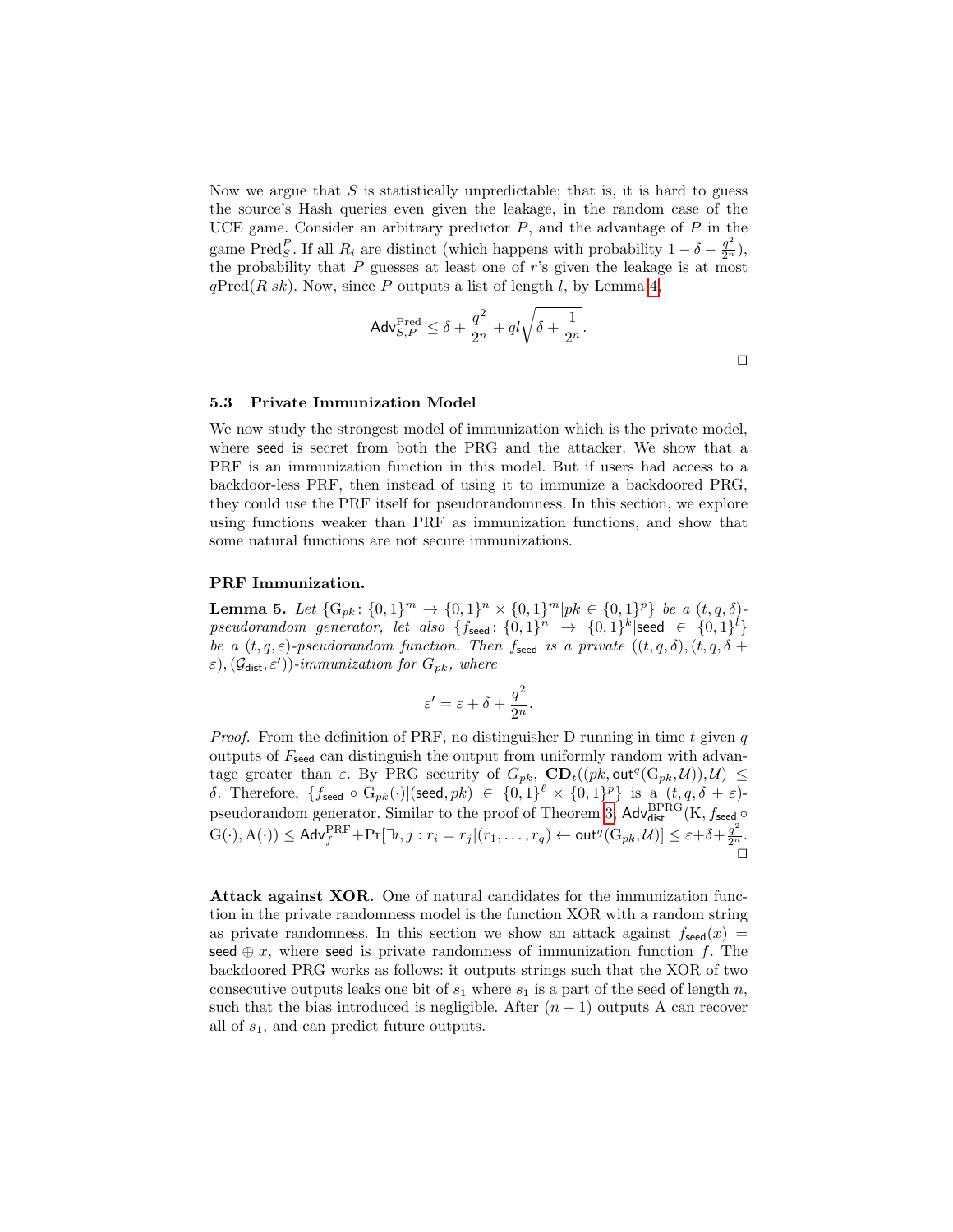**Lemma 6.** Let  $(K, Enc_{pk}, Dec_{sk})$  be a  $(t, q, \delta)$  – IND\$-CPA public key encryption scheme, G be a  $(t, q, \delta)$ -pseudorandom generator. Then for  $(K', G', A')$ defined in Fig. [14](#page-21-0) and  $f_{\text{seed}}(x) = \text{seed } \oplus x$ ,  $(K', f_{circ} \circ G'(\cdot), A'(\cdot))$  is a  $(t, q-n\frac{\log n}{1-\delta}, 2\delta, (\mathcal{G}_{\mathsf{next}}, \varepsilon))$ -backdoored pseudorandom generator, where  $\varepsilon = 1-n$ .  $\exp\left(\frac{-\ln^2 n}{3(1-\delta)}\right)$ .

| <u>K'</u>                                                | $G'(pk, (s_0, s_1, c, r_{prev}, count))$                          | $A'(sk, f_{seed}(r_1), \cdots f_{seed}(r_a))$                         |
|----------------------------------------------------------|-------------------------------------------------------------------|-----------------------------------------------------------------------|
| $(pk, sk) \leftarrow K$ $\overline{s'_0 \leftarrow s_0}$ |                                                                   | for $1 \leq i \leq n$ do                                              |
| <b>return</b> $(pk, sk)$ $s'_1 \leftarrow s_1$           |                                                                   | $c_{(i)} \qquad \leftarrow \qquad (f_{\text{seed}}(r_i) \quad \oplus$ |
|                                                          | if count $= 1$ then                                               | $f_{\text{seed}}(r_{i+1}))_{(1)}$                                     |
|                                                          | $(\alpha, s_0) \leftarrow G(s_0)$                                 | $c = c_{(1)}c_{(2)} \dots c_{(n)}$                                    |
|                                                          | $c \leftarrow \text{Enc}_{pk}(s_1; \alpha)$                       | $s_1 \leftarrow \text{Dec}_{sk}(c)$                                   |
|                                                          | $n \leftarrow  c $                                                | $r'_{n+2} \leftarrow G(s_1)$                                          |
|                                                          | $(r', s'_0) \leftarrow G(s_0)$                                    | seed' $\leftarrow r'_{n+2} \oplus f(\text{seed}, r'_{n+2})$           |
|                                                          | if $1 <$ count $\leq n+1$ then                                    | for $n + 1 < j < q + 1$ do                                            |
|                                                          | count <sub>2</sub> $\leftarrow$ 0                                 | $\left( r'_i, s_1 \right) \leftarrow G(s_1)$                          |
|                                                          | repeat                                                            | return $r'_{q+1} \oplus$ seed'                                        |
|                                                          | $(r', s'_0) \leftarrow G(s'_0)$                                   |                                                                       |
|                                                          | <b>until</b> $((r' \oplus r_{\text{prev}})_{(1)} = c_{(i)}) \vee$ |                                                                       |
|                                                          | (count <sub>2</sub> $>$ $\frac{\ln n}{1-\delta}$ );               |                                                                       |
|                                                          | if count $>(n+1)$ then                                            |                                                                       |
|                                                          | $(r', s'_1) \leftarrow G(s_1)$                                    |                                                                       |
|                                                          | $r_{\text{prev}} = r'$                                            |                                                                       |
|                                                          | count $\leftarrow$ count $+1$                                     |                                                                       |
|                                                          | return                                                            |                                                                       |
|                                                          | $(r', (s'_0, s'_1, c, r_{\text{prev}}, \text{count}))$            |                                                                       |

<span id="page-21-0"></span>**Fig. 14.** Predicting backdoored PRG — Private immunization with  $f_{\text{seed}}(x) = \text{seed} \oplus x$ 

Proof. From the Chernoff bound:

$$
\mathsf{Adv}_{\mathsf{next}}^{\mathsf{BPRG}}(K',G',A')\ge 1-n\cdot \Pr[\mathsf{count}_2\ge \frac{\ln n}{1-\delta}]\ge 1-n\cdot \exp\left(\frac{-\ln^2 n}{3(1-\delta)}\right).
$$

From pseudorandomness of G's outputs  $CD_t(\text{out}^q(G_{pk}, \mathcal{U}), \mathcal{U}) \leq \delta$ , and  $CD_t((pk, s_1, Enc(s_1)), (pk, s_1, U)) \leq \delta$  due to IND\$-CPA security. Thus,  $CD_t((pk, \text{out}^q(G'_{pk}, \mathcal{U})), \mathcal{U}) \leq 2\delta.$ 

Extensions of XOR-attack. The previous attack can be extended in two ways. First, the PRG can be modified so that one does not need to see  $q > n$ outputs to guess the next one, with high probability it is enough to see just three random outputs. Although this kind of attack is weaker than the definition of rseek-attack, it is much stronger than next-attack. Second, using homomorphic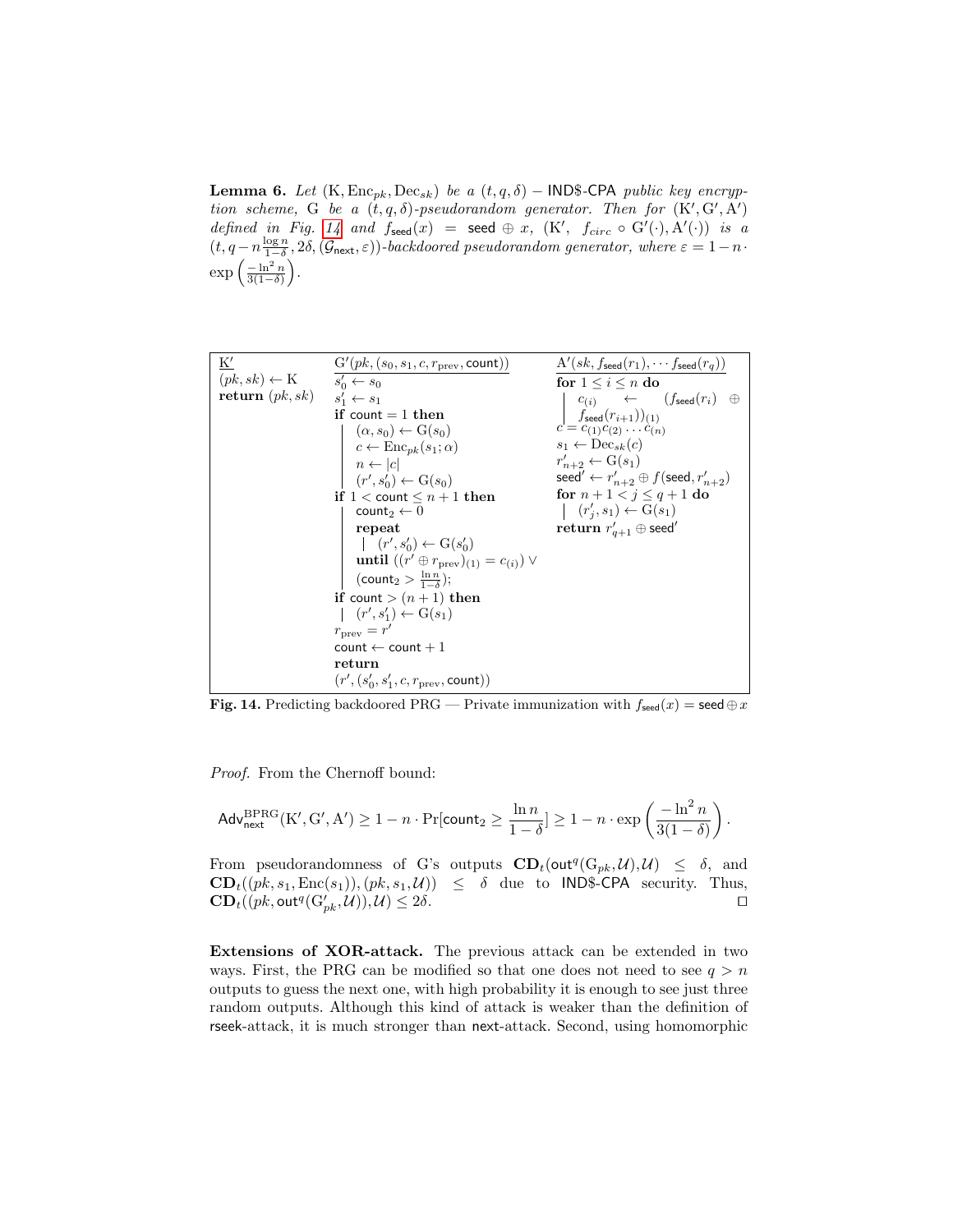encryption, the previous attack can be extended to some other natural immunization functions. Here we show an example where the multiplication with a private random string is not a private immunization. Let  $(K, Enc_{pk}, Dec_{sk})$  be a homomorphic  $(t, q, \delta)$  – IND\$-CPA encryption scheme. For simplicity we assume that  $\text{Enc}_{pk} : \mathbb{Z}_b \to \mathbb{Z}_n$ ,  $\text{Dec}_{sk} : \mathbb{Z}_n \to \mathbb{Z}_b$ , and  $\text{Enc}_{pk}(m_1) \cdot \text{Enc}_{pk}(m_2) = \text{Enc}((m_1+m_2))$ mod b), and the immunization function  $f_{\text{seed}}(r) = (\text{seed} \cdot r) \mod n$  (e.g., one can think of Benaloh cryptosystem [\[6\]](#page-23-16)).

| K'<br>$(pk, sk) \leftarrow K$ | $G'(pk, s_0, s_1, \text{count})$<br>$\alpha \leftarrow F_{s_1}(\text{count})$ | $A'(sk, f_{seed}(r_a), f_{seed}(r_b), f_{seed}(r_c), d)$<br>$e \leftarrow (f_{\text{seed}}(r_a))/f_{\text{seed}}(r_b)$ |
|-------------------------------|-------------------------------------------------------------------------------|------------------------------------------------------------------------------------------------------------------------|
| return $(pk, sk)$             | if $(lsb_2(\alpha) = 00)$ then                                                | $s'_0 \leftarrow \text{Dec}_{sk}(e)$                                                                                   |
|                               | $r' \leftarrow \text{Enc}_{pk}(0; \alpha^{\gg 2})$                            | if $s'_0 \neq \perp$ then                                                                                              |
|                               | else if $(lsb_2(\alpha) = 10)$ then                                           | $r'_c \leftarrow F_{s'_c}(c)$                                                                                          |
|                               | $\vert r' \leftarrow 1/(\text{Enc}_{pk}(s_0; \alpha^{\gg 2}))$                | seed' $\leftarrow f_{\text{seed}}(r_c)/r_c'$                                                                           |
|                               | else                                                                          | $r'_d \leftarrow F_{s'_0}(d) \cdot \text{seed}'$                                                                       |
|                               | $\vert \quad r' \leftarrow F_{s_0}(\text{count})$                             | return $r'_{d}$                                                                                                        |
|                               | <b>return</b> $(r', (s_0, s_1, \text{count} + 1))$                            | return 0                                                                                                               |

<span id="page-22-0"></span>Fig. 15. Predicting Backdoored PRG — Private Immunization

By 3rseek we mean the rseek-game where the adversary gets to see 3 outputs rather than just one.

**Lemma 7.** Let  $(K, Enc_{pk}, Dec_{sk})$  be a  $(t, q, \delta)$  – IND\$-CPA public key encryption scheme which is multiplicatively homomorphic as above,  $F_{sk}$  be a  $(t, q, \delta)$ pseudorandom function for  $q \geq 4$ . Then for  $(K', G', A')$  defined in Fig. [15](#page-22-0) and  $f_{\rm seed}(x) = {\rm seed}\cdot x,\ ( {\rm K}',f_{\rm seed}\circ {\rm G}'(\cdot),{\rm A}'(\cdot))\ \emph{is a $(t,q,3\delta,( \mathcal{G}_{\rm 3rseek}, \frac{1}{64}-\delta))$-backdoored}$ pseudorandom generator.

Proof. From pseudorandomness of F's outputs

$$
\mathbf{CD}_t((\mathrm{F}_{s_0}(1),\ldots,\mathrm{F}_{s_0}(q)),\mathcal{U}) \leq \delta, \mathbf{CD}_t((\mathrm{F}_{s_1}(1),\ldots,\mathrm{F}_{s_1}(q)),\mathcal{U}) \leq \delta.
$$

Then  $CD_t((pk, s_0, Enc(s_0; \alpha^{\gg 2})),(pk, s_0, \mathcal{U})) \leq 2\delta$  due to IND\$-CPA security. Thus,

$$
\mathbf{CD}_t((pk, \mathsf{out}^q(G'_{pk}, \mathcal{U})), \mathcal{U}) \leq 3\delta.
$$

$$
\operatorname{Adv}_{3\text{reset}}^{\text{BPRG}}(\mathbf{K}', f_{\text{seed}} \circ \mathbf{G}', \mathbf{A}') = \Pr[r_d = r'_d] \ge
$$
\n
$$
\Pr[\text{lsb}(\mathbf{F}_{s_1}(d)) = 1 \land \text{seed}' = \text{seed} \land s'_0 = s_0] \ge
$$
\n
$$
\Pr[\text{lsb}(\mathbf{F}_{s_1}(d)) = 1 \land r'_c = r_c \land s'_0 = s_0] \ge
$$
\n
$$
\Pr[\text{lsb}(\mathbf{F}_{s_1}(d)) = 1 \land \text{lsb}(\mathbf{F}_{s_1}(c)) = 1 \land s_0 = s_0] \ge
$$
\n
$$
\Pr[\text{lsb}(\mathbf{F}_{s_1}(d)) = 1 \land \text{lsb}(\mathbf{F}_{s_1}(c)) = 1 \land r_a = \text{Enc}_{pk}(0) \land r_b = 1/(\text{Enc}_{pk}(s_0))] \ge
$$
\n
$$
\Pr[\text{lsb}(\mathbf{F}_{s_1}(d)) = 1 \land \text{lsb}(\mathbf{F}_{s_1}(c)) = 1 \land \text{lsb}_2(\mathbf{F}_{s_1}(a)) = 00 \land \text{lsb}_2(\mathbf{F}_{s_1}(b)) = 10] \ge
$$
\n
$$
\frac{1}{64} - \delta
$$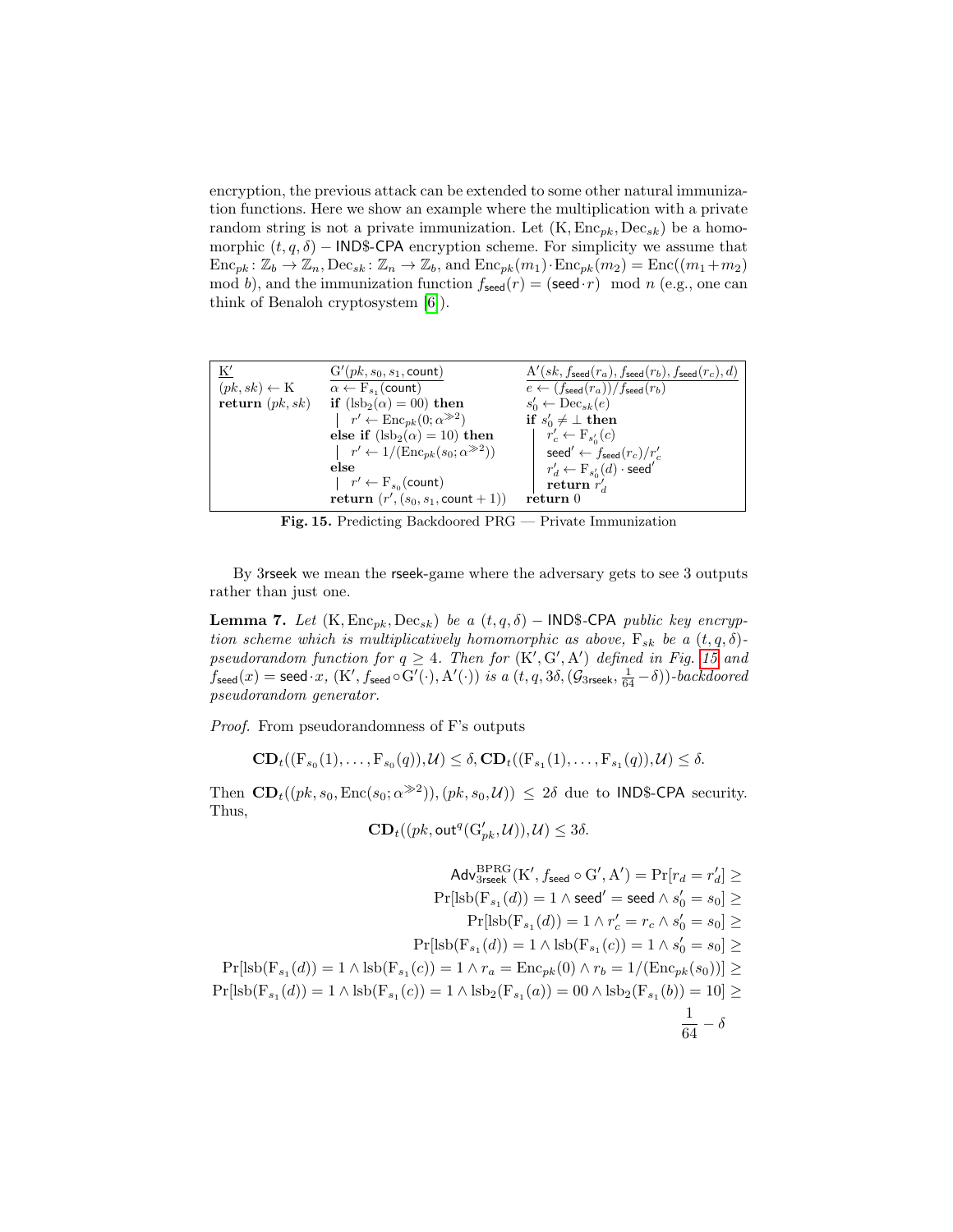# References

- <span id="page-23-12"></span>1. Albertini, A., Aumasson, J.P., Eichlseder, M., Mendel, F., Schläffer, M.: Malicious hashing: Eve's variant of SHA-1. Cryptology ePrint Archive, Report 2014/694 (2014), <http://eprint.iacr.org/>
- <span id="page-23-9"></span>2. Aranha, D.F., Fouque, P.A., Qian, C., Tibouchi, M., Zapalowicz, J.C.: Binary elligator squared. Cryptology ePrint Archive, Report 2014/486 (2014), [http://](http://eprint.iacr.org/) [eprint.iacr.org/](http://eprint.iacr.org/)
- <span id="page-23-10"></span>3. Backes, M., Cachin, C.: Public-key steganography with active attacks. In: Theory of Cryptography, pp. 210–226. Springer (2005)
- <span id="page-23-13"></span>4. Bellare, M., Hoang, V.T., Keelveedhi, S.: Instantiating random oracles via UCEs. In: Advances in Cryptology–CRYPTO 2013, pp. 398–415. Springer (2013)
- <span id="page-23-14"></span>5. Bellare, M., Paterson, K., Rogaway, P.: Security of symmetric encryption against mass surveillance. In: Advances in Cryptology–CRYPTO 2014, pp. 1–19. Springer (2014)
- <span id="page-23-16"></span>6. Benaloh, J.: Dense probabilistic encryption. In: Proceedings of the workshop on selected areas of cryptography. pp. 120–128 (1994)
- <span id="page-23-0"></span>7. Bendel, M.: Hackers describe PS3 security as epic fail, gain unrestricted access, [http://www.exophase.com/20540/](http://www.exophase.com/20540/ hackers-describe-ps3-security-as-epic-fail-gain-unrestricted- access/) [hackers-describe-ps3-security-as-epic-fail-gain-unrestricted-access/](http://www.exophase.com/20540/ hackers-describe-ps3-security-as-epic-fail-gain-unrestricted- access/)
- <span id="page-23-1"></span>8. Bernstein, D.J., Chang, Y.A., Cheng, C.M., Chou, L.P., Heninger, N., Lange, T., van Someren, N.: Factoring RSA keys from certified smart cards: Coppersmith in the wild. In: Advances in Cryptology — ASIACRYPT 2013, pp. 341–360. Springer (2013)
- <span id="page-23-8"></span>9. Bernstein, D.J., Hamburg, M., Krasnova, A., Lange, T.: Elligator: Elliptic-curve points indistinguishable from uniform random strings. In: Proceedings of the 2013 ACM SIGSAC conference on Computer & communications security. pp. 967–980. ACM (2013)
- <span id="page-23-5"></span>10. Blum, L., Blum, M., Shub, M.: A simple unpredictable pseudo-random number generator. SIAM Journal on computing 15(2), 364–383 (1986)
- <span id="page-23-6"></span>11. Brown, D., Vanstone, S.: Elliptic curve random number generation (2007), [http:](http://www.google.com/patents/US20070189527) [//www.google.com/patents/US20070189527](http://www.google.com/patents/US20070189527)
- <span id="page-23-11"></span>12. Cachin, C.: An information-theoretic model for steganography. In: Information Hiding. pp. 306–318. Springer (1998)
- <span id="page-23-7"></span>13. Checkoway, S., Fredrikson, M., Niederhagen, R., Green, M., Lange, T., Ristenpart, T., Bernstein, D.J., Maskiewicz, J., Shacham, H.: On the practical exploitability of Dual EC DRBG in TLS implementations (2014)
- <span id="page-23-2"></span>14. Everspaugh, A., Zhai, Y., Jellinek, R., Ristenpart, T., Swift, M.: Not-so-random numbers in virtualized linux and the Whirlwind RNG (2014)
- <span id="page-23-15"></span>15. Goh, E.J., Boneh, D., Pinkas, B., Golle, P.: The design and implementation of protocol-based hidden key recovery. In: Information Security, pp. 165–179. Springer (2003)
- <span id="page-23-3"></span>16. Goldberg, I., Wagner, D.: Randomness and the Netscape browser. Dr Dobb's Journal pp. 66–71 (1996)
- <span id="page-23-4"></span>17. Heninger, N., Durumeric, Z., Wustrow, E., Halderman, J.A.: Mining your Ps and Qs: Detection of widespread weak keys in network devices. In: USENIX Security. pp. 205–220. USENIX (2012)